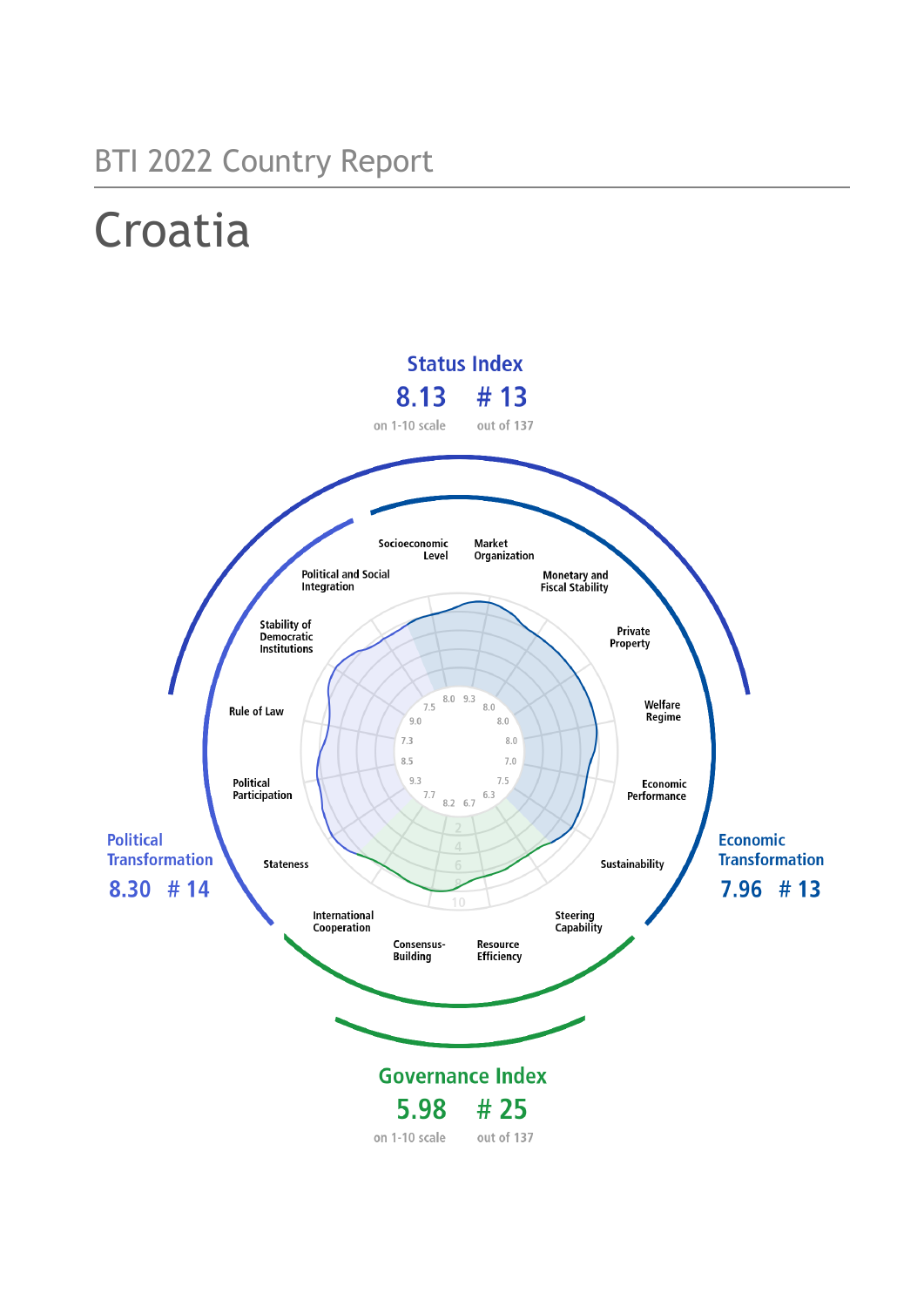This report is part of the **Bertelsmann Stiftung's Transformation Index (BTI) 2022**. It covers the period from February 1, 2019 to January 31, 2021. The BTI assesses the transformation toward democracy and a market economy as well as the quality of governance in 137 countries. More on the BTI at [https://www.bti-project.org.](https://www.bti-project.org/)

Please cite as follows: Bertelsmann Stiftung, BTI 2022 Country Report — Croatia. Gütersloh: Bertelsmann Stiftung, 2022.

This work is licensed under a **Creative Commons Attribution 4.0 International License**.

### **Contact**

Bertelsmann Stiftung Carl-Bertelsmann-Strasse 256 33111 Gütersloh Germany

**Sabine Donner** Phone +49 5241 81 81501 sabine.donner@bertelsmann-stiftung.de

**Hauke Hartmann** Phone +49 5241 81 81389 hauke.hartmann@bertelsmann-stiftung.de

**Claudia Härterich** Phone +49 5241 81 81263 claudia.haerterich@bertelsmann-stiftung.de

### **Sabine Steinkamp** Phone +49 5241 81 81507 sabine.steinkamp@bertelsmann-stiftung.de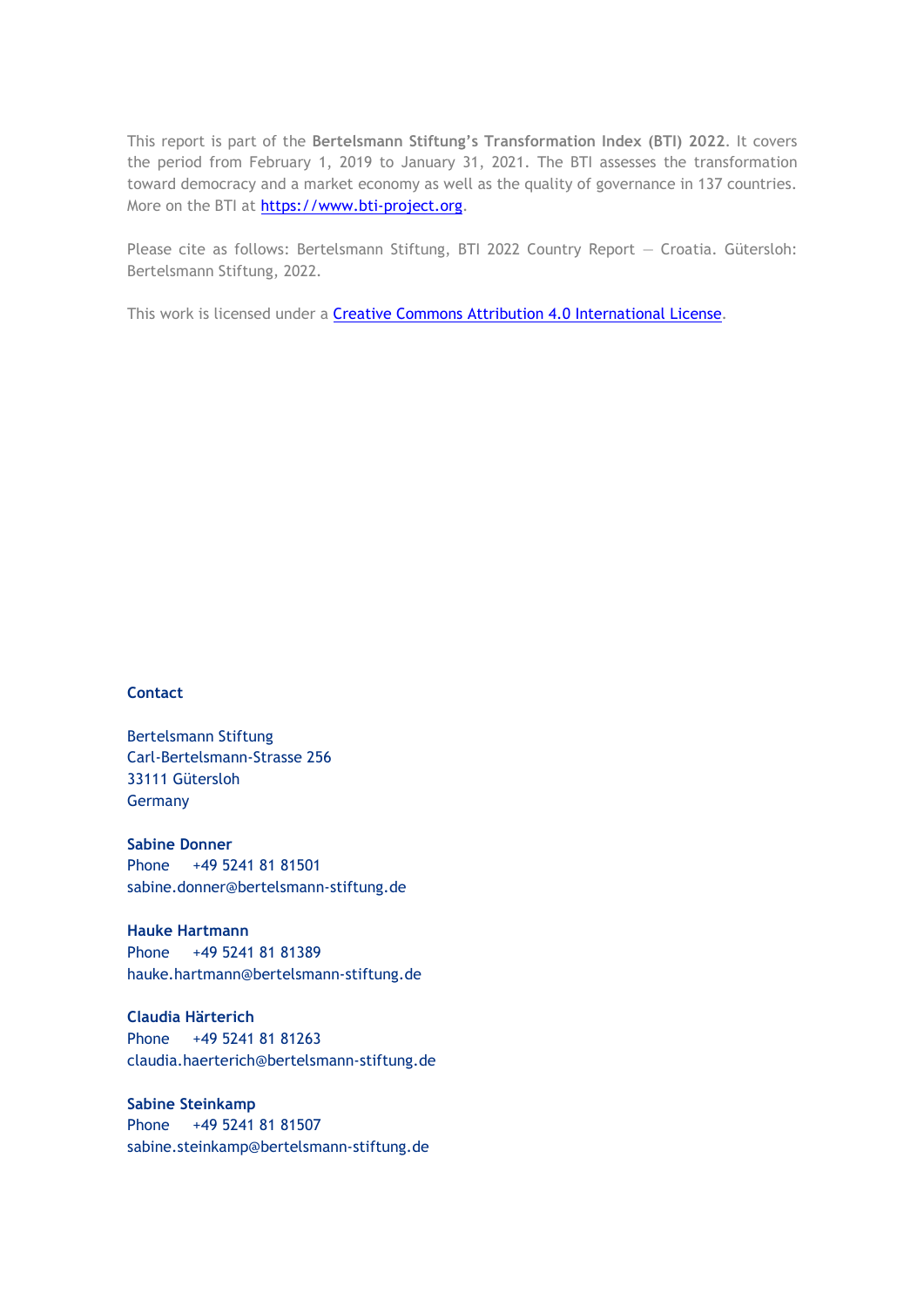#### **Key Indicators**

| Population                                   | M     | 4.0  | HDI                            | 0.851 | GDP p.c., PPP                | 28504 |
|----------------------------------------------|-------|------|--------------------------------|-------|------------------------------|-------|
| Pop. growth <sup>1</sup><br>% p.a.<br>$-0.4$ |       |      | HDI rank of 189<br>43          |       | Gini Index                   | 29.7  |
| Life expectancy                              | vears | 78.4 | UN Education Index             | 0.805 | $\%$<br>Poverty <sup>3</sup> | 0.7   |
| Urban population %                           |       | 57.6 | Gender inequality <sup>2</sup> | 0.116 | Aid per capita $\sqrt{5}$    |       |
|                                              |       |      |                                |       |                              |       |

Sources (as of December 2021): The World Bank, World Development Indicators 2021 | UNDP, Human Development Report 2020. Footnotes: (1) Average annual growth rate. (2) Gender Inequality Index (GII). (3) Percentage of population living on less than \$3.20 a day at 2011 international prices.

### Executive Summary

In the fall of 2019, Croatia experienced its largest labor strike since its democratic transition, as teacher unions demanded better pay and working conditions. After two months, the government yielded to most of the teachers' demands. Further change followed the presidential election later in 2019, when the former social democratic (SDP) prime minister, Zoran Milanović, beat incumbent Kolinda Grabar-Kitarović (supported by the ruling center-right Croatian Democratic Union, HDZ). Croatia took over the Presidency of the Council of the European Union in January 2020. The government had ambitions to use the presidency to reignite discussions of EU enlargement and to show that it could command influence in the region. This was seen as an important measure of the ruling party's success under Prime Minister Andrej Plenković in advance of parliamentary elections in 2020. Croatia's presidency was derailed by COVID-19 and the government called for an early election in July instead of December 2020.

The run-up to the election was marked by a rise in the popularity of a far-right, nationalist party (the Homeland Movement of Miroslav Škoro) and heightened nationalist rhetoric. However, the election resulted in the victory of the HDZ and the creation of a new government majority, with the HDZ supported by two small liberal parties and representatives of ethnic minorities, most notably the ethnic Serb SDSS party, which was given a deputy prime ministerial position. The election also resulted in the marginalization of the far-right. The government has continued a balanced budget policy, yet has failed to implement any large, structural reforms (e.g., public administration or health care reforms). Further privatization of the numerous partially stateowned enterprises has been slow.

The capital city of Zagreb was hit by a 5.5-magnitude earthquake in March 2020. Meanwhile, Sisak-Moslavina County, a region already plagued by the destructive legacy of the 1990s' war and rapid depopulation in recent years, experienced a 6.4-magnitude earthquake in December. The damage incurred by both regions has destroyed thousands of homes and businesses, creating a pressing public policy issue on top of the ongoing COVID-19 pandemic. The earthquakes have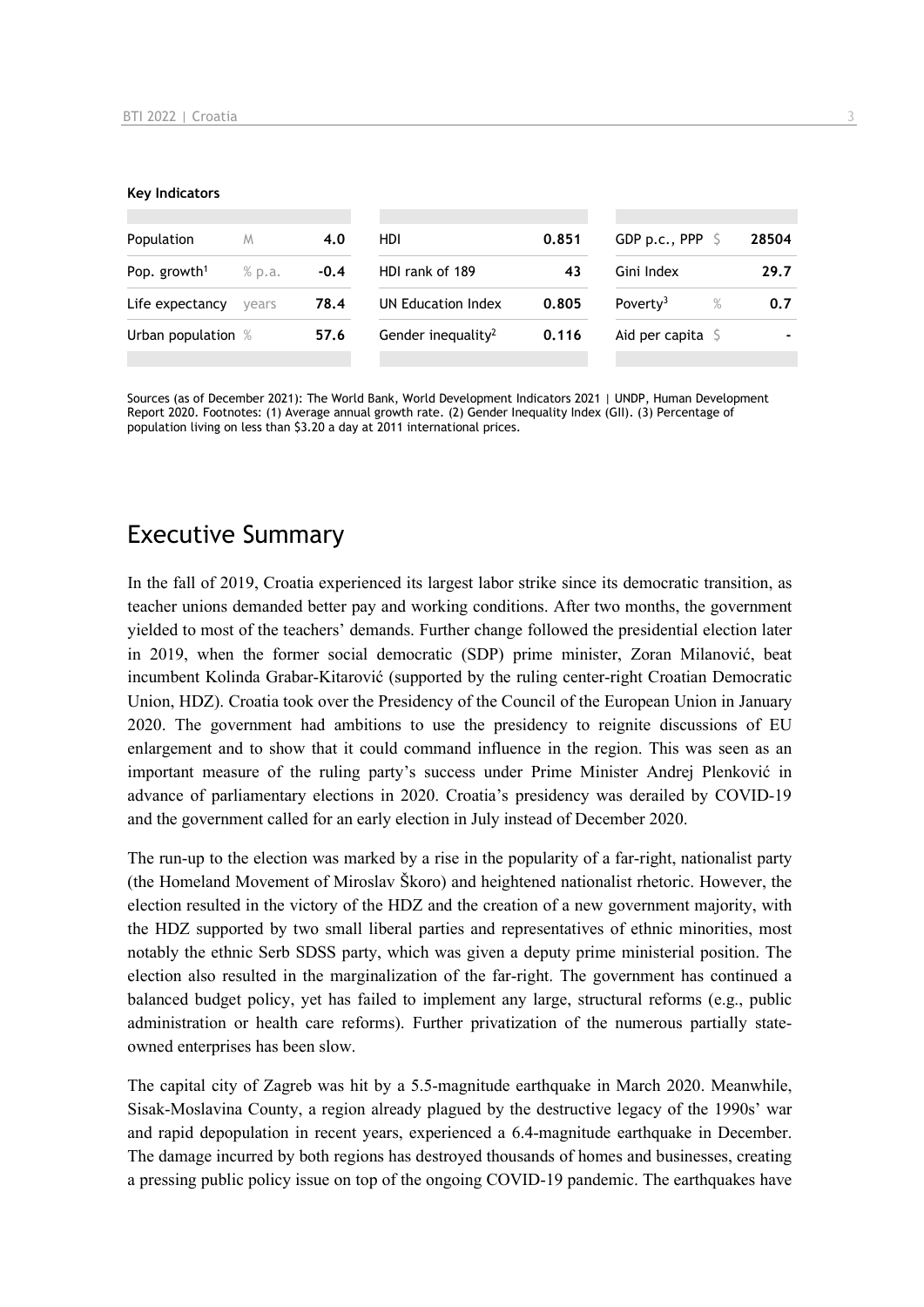revealed structural problems in institutional coordination as well as urban planning and the implementation of the building code.

Despite the economic downturn created by the pandemic and the subsequent increase in government spending, there has been no massive rise in unemployment. Meanwhile, prices and the inflation rate have remained stable, with the banking sector showing substantial resilience. Interest rates continue to decline as Croatia entered the ERM II mechanism, with the goal of joining the eurozone in 2023.

Notwithstanding EU membership serving as a catalyst for institutional modernization and the implementation of good governance standards, policy implementation and policy learning remain a challenge. While there are anti-corruption mechanisms in place and many prominent politicians have been indicted, corruption is still very present in both national and local government as well as public administration and the judiciary, with citizens expressing low trust in public institutions, particularly courts.

Instead of proclaiming a state of emergency, the government opted to use the civil defense headquarters, staffed partially by government officials, as the central body for coordinating pandemic-related measures and restrictions. A lockdown was introduced in April and May of 2020, although most restrictions were lifted during the summer to enable the influx of international visitors, as tourism is one of the country's main economic sectors. Many businessowners protested against the restrictive measures that were reintroduced in the fall of 2020. The government has provided financial aid to enterprises to mitigate profit losses and to prevent a massive rise in unemployment. Furthermore, the government has followed a common EU approach to finance and acquire COVID-19 vaccines. However, this has led to a slow rate of inoculation throughout 2021.

### History and Characteristics of Transformation

Economic transition started in the late 1980s, while the first multiparty elections were held in 1990. This brought to power the Croatian Democratic Union (HDZ), a nationalist movement led by Franjo Tuđman that wanted full sovereignty for Croatia, outside of the Yugoslav federation. However, the leadership of Serbia under Slobodan Milošević wanted to prevent the breakup of the Yugoslav state and incited parts of the ethnic Serb community in Croatia to armed rebellion against the new government in August 1990. The rebels were aided by the federal Yugoslav army.

In May 1991, Croatia held a referendum on independence. In September, open armed conflict broke out and in October independence was declared. For four years, almost a third of the country was occupied, with tens of thousands of refugees and internally displaced persons. Croatia also became entangled in the war in Bosnia and Herzegovina, including a brief conflict between Croat Bosnian and Bosniak forces from 1993 to 1994, but through U.S. brokerage they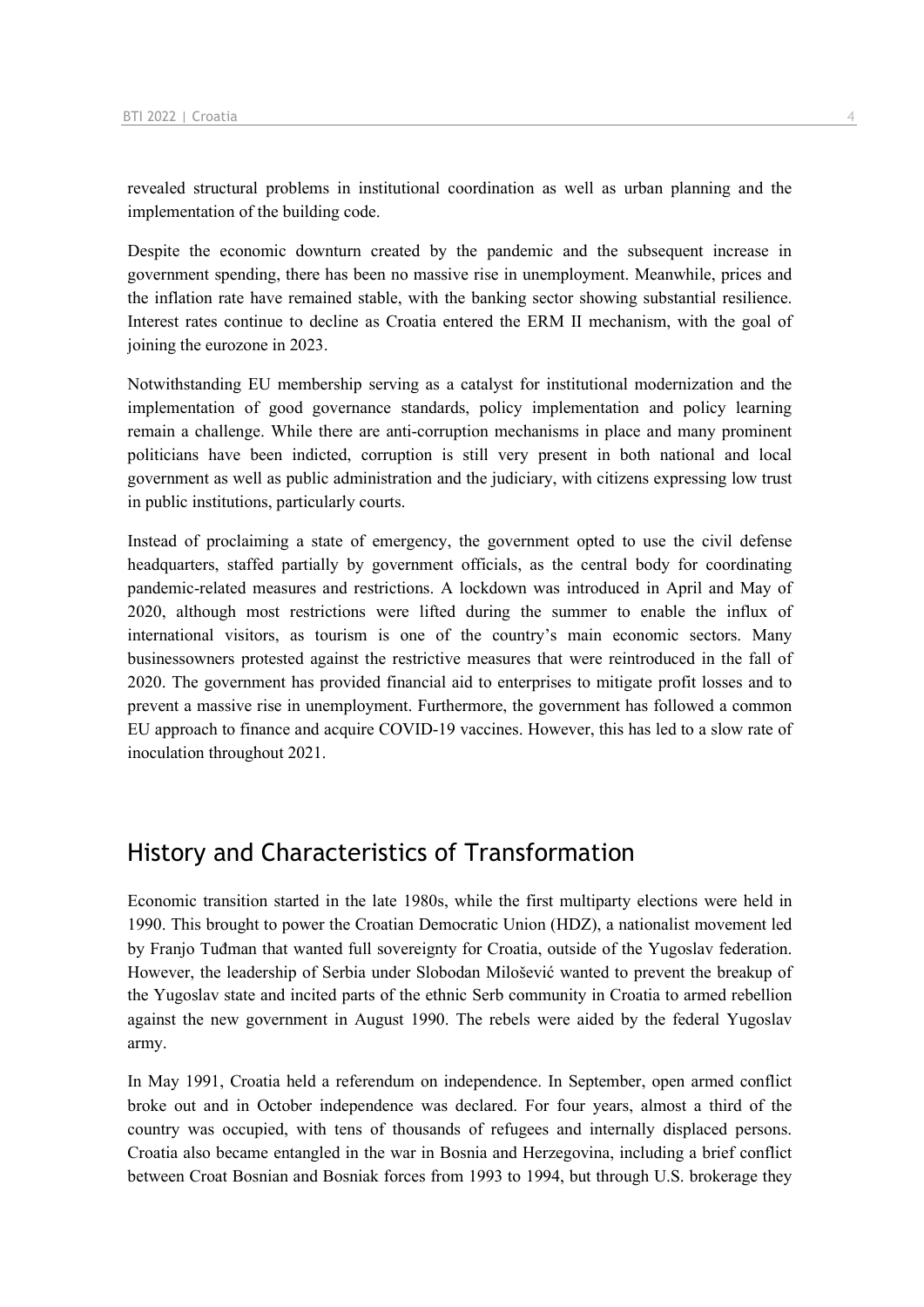became allies again by late 1994. The war in Croatia ended in the summer of 1995 with the military operation Storm, while the eastern part of the country was peacefully reintegrated through a U.N. peace mission by 1998. After the collapse of the Serb rebel authority in the occupied parts of the country, some 200,000 ethnic Serbs left the country, while many Croat Bosnian refugees settled in Croatia. After 2000, ethnic Serbs started returning, but the majority has permanently resettled.

The country embarked on a program of rapid privatization in the wake of war in 1991, which resulted in the collapse and bankruptcy of many companies, and the loss of many jobs. The public often viewed this process as nontransparent and corrupt, creating a new class of tycoons. During the war years as well as in the late 1990s, Croatia was a semi-presidential republic under the strong leadership of Franjo Tuđman and could be described as a deeply flawed, illiberal democracy with authoritarian tendencies. This particularly pertained to freedom of the stateowned media and independence of the judiciary.

After Tuđman's death in 2000, a new government consisting of a broad center-left coalition led by the Social Democrats (SDP) came to power in parliamentary elections. This allowed processes of Europeanization, democratization and dealing with the war past through the cooperation with the International Criminal Tribunal for Former Yugoslavia (ICTY) to begin in earnest. The form of government also changed from semi-presidential to parliamentary. In 2005, EU accession negotiations began. These negotiations lasted until 2011, as they were often postponed due to a lack of reform efforts regarding the judiciary and anti-corruption policy as well as minority rights. This era was characterized by rapid economic growth financed by cheap loans, under the strongly pro-European Prime Minister Ivo Sanader (HDZ).

Sanader's rule ended with his sudden resignation in 2009, in the midst of a strong downturn following the Global Recession. Sanader went on to face extensive corruption charges resulting in a decade-long legal battle. Starting in 2009 and not abating until today, Croatia has suffered from extensive emigration, resulting in massive population losses and economic stagnation. This has changed the demographics of the country significantly and has exacerbated the urban/rural divide.

Croatia joined the European Union in 2013, which further integrated its economy with Western and Central Europe. In 2015, Croatia experienced a huge influx of immigrants via illegal bordercrossings as part of the European migration crisis, yet only as a transit country, since few refugees and migrants claimed asylum in Croatia. Only in 2016 did the country emerge from recession and in 2017 it exited the Excessive Deficit Procedure. In 2017, it applied for OECD membership, but was not given a definitive invitation to join. In the first half of 2020, it held the rotating Presidency of the Council of the European Union. In the second half of that year, the country joined the ERM II mechanism, with a projected plan to become a eurozone member in 2023.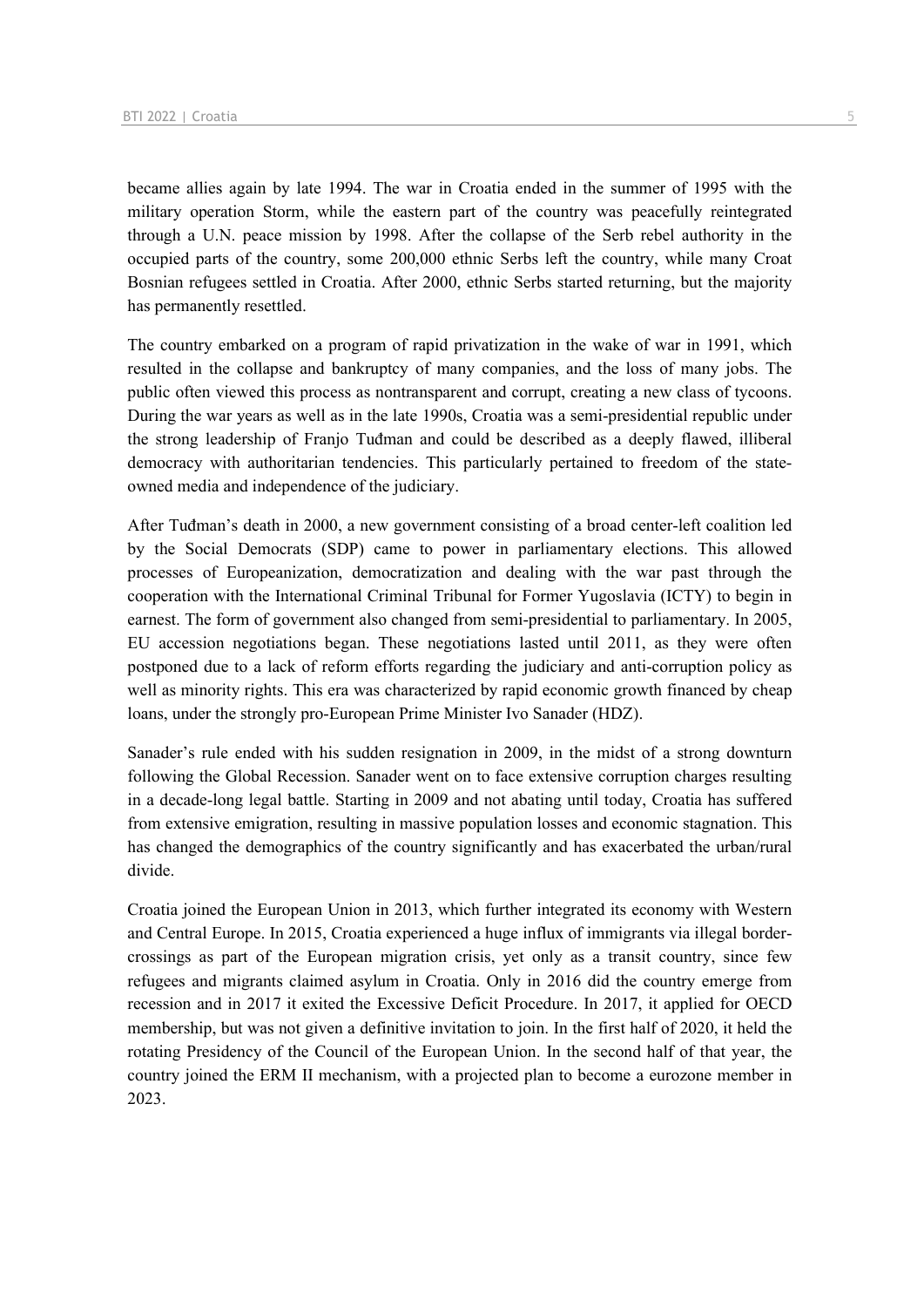The BTI combines text analysis and numerical assessments. The score for each question is provided below its respective title. The scale ranges from 1 (worst) to 10 (best).

### Transformation Status

### I. Political Transformation

### **1 | Stateness**

There are no political, military or social actors that would challenge the state's monopoly on the use of force. There are no paramilitary forces or guerillas.

There are no significant challenges to the legitimacy of the nation-state. It is fairly simple to acquire citizenship for legal foreign residents after eight years and passing a citizenship (language, constitution, culture) test. The government encourages foreign-born people of Croatian descent to acquire Croatian citizenship.

The constitution provides for the separation of the state from religious communities. All religious communities that are registered with the Ministry of Administration and have a sufficient number of adherents receive state compensation and have taxfree status. However, the Catholic Church, the largest religious community (86% according to the 2011 census), enjoys additional legal and financial provisions due to agreements between Croatia and the Holy See. The Catholic Church remains closely connected with the ruling party (HDZ), and frequently comments on national and political topics. It is directly involved in political life through formal and informal channels.

During the COVID-19 pandemic, substantial numbers of journalists and civil rights activists as well as some politicians and representatives of the hospitality industry have objected to exemptions that the Catholic Church has enjoyed regarding public health restrictions to the right of assembly.

### Question Score

Monopoly on the use of force 10  $\frac{22}{6}$  10



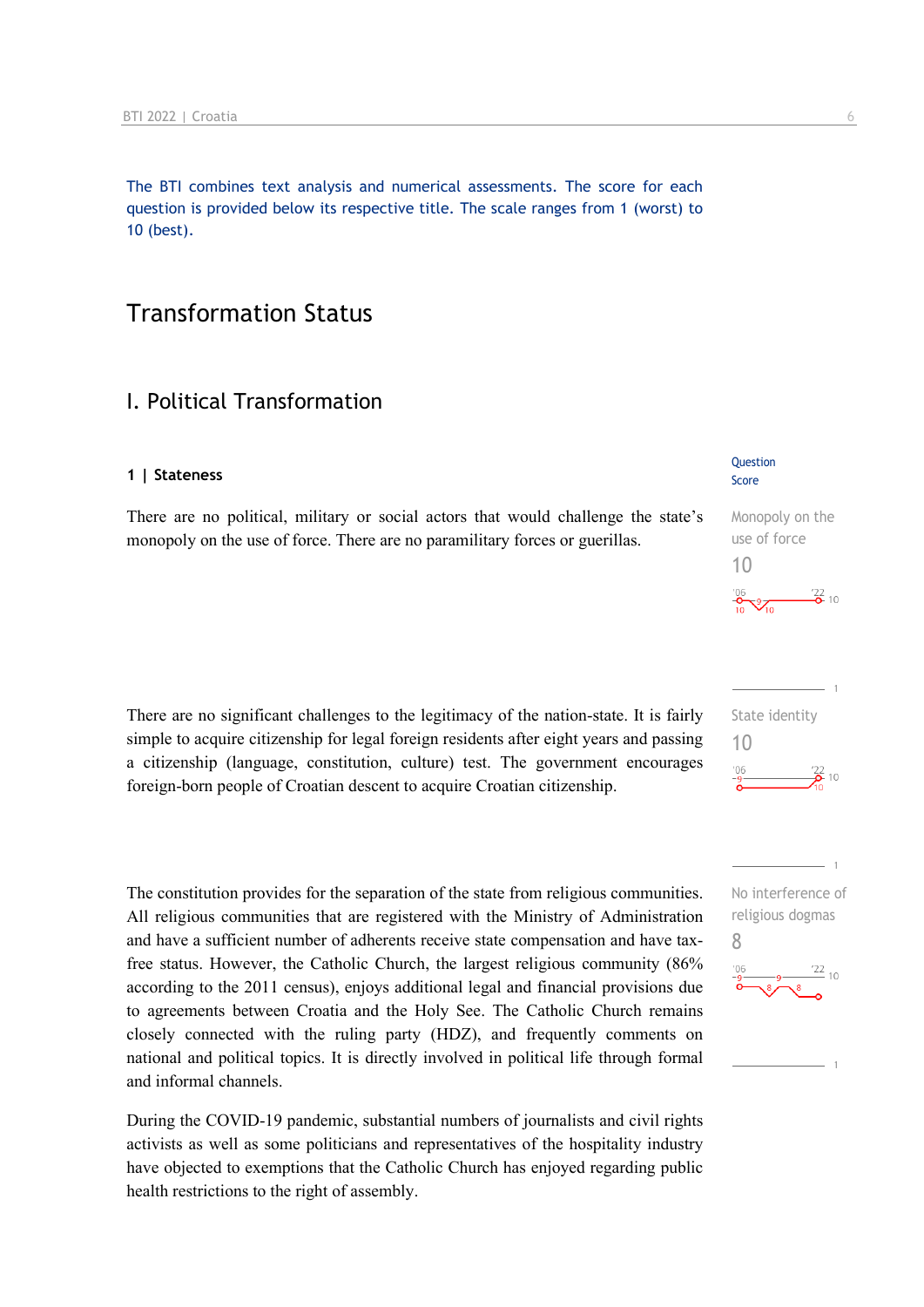The state has a differentiated administrative structure throughout the country, which provides all basic public services. Citizens and businesses often complain about the paperwork needed for administrative purposes. Yet, with the introduction of an eadministration platform in the last seven years, many services and public documents (e.g., citizenship certificates, residency certificates and child benefit paperwork) can be received online in a matter of minutes. During the pandemic, more citizens and businesses have started to rely on these online services, which have been expanded. Consequently, while the general perception of public administration is still somewhat unfavorable (it is perceived as slow and sometimes corrupt), it has substantially improved because the pandemic has accelerated digitalization.

Service provision during the pandemic has maintained its former levels. However, the devastating earthquakes in March 2020 in Zagreb and in December 2020 in Petrinja have revealed problems in coordination between national, regional and local administrative structures. In addition, the earthquake in Petrinja has highlighted vast differences in the quality of infrastructure and services between richer regions (Zagreb and the Adriatic coast) and poorer regions (previously wardamaged parts of the country along the border with Bosnia and Herzegovina).

#### **2 | Political Participation**

General elections are regularly conducted for all levels of government (national, county, municipality/city, European). There is universal suffrage, and the ballot is free and secret. A multitude of parties and independent lists run for public office. Election results are not contested by parties.

While the legal framework for financing electoral campaigns is adequate, there are still cases, especially in local elections, where some party expense reports to the State Electoral Commission lack transparency, particularly regarding the financing of online ads.

A decade has passed since a 2010 Constitutional Court conclusion stated that the boundaries of the ten 14-seat electoral districts should be redrawn so that the population in each district deviates no more than 5% from the average. Currently, five districts have a population that deviates 10% from the average. This has caused discontent among smaller parties, which claim that such malapportionment favors larger parties. However, political science research has shown that the actual effects of malapportionment on seat distribution is minimal.

The center-right HDZ-led government called for early parliamentary elections in July 2020, instead of December 2020, which would have been the latest possible date. The HDZ-led government claimed that this was a balanced decision, since the first wave of the pandemic (March–May) had passed and a second wave was expected in September. However, the opposition criticized the government for choosing an earlier date, which would benefit the government given that the



Basic

9

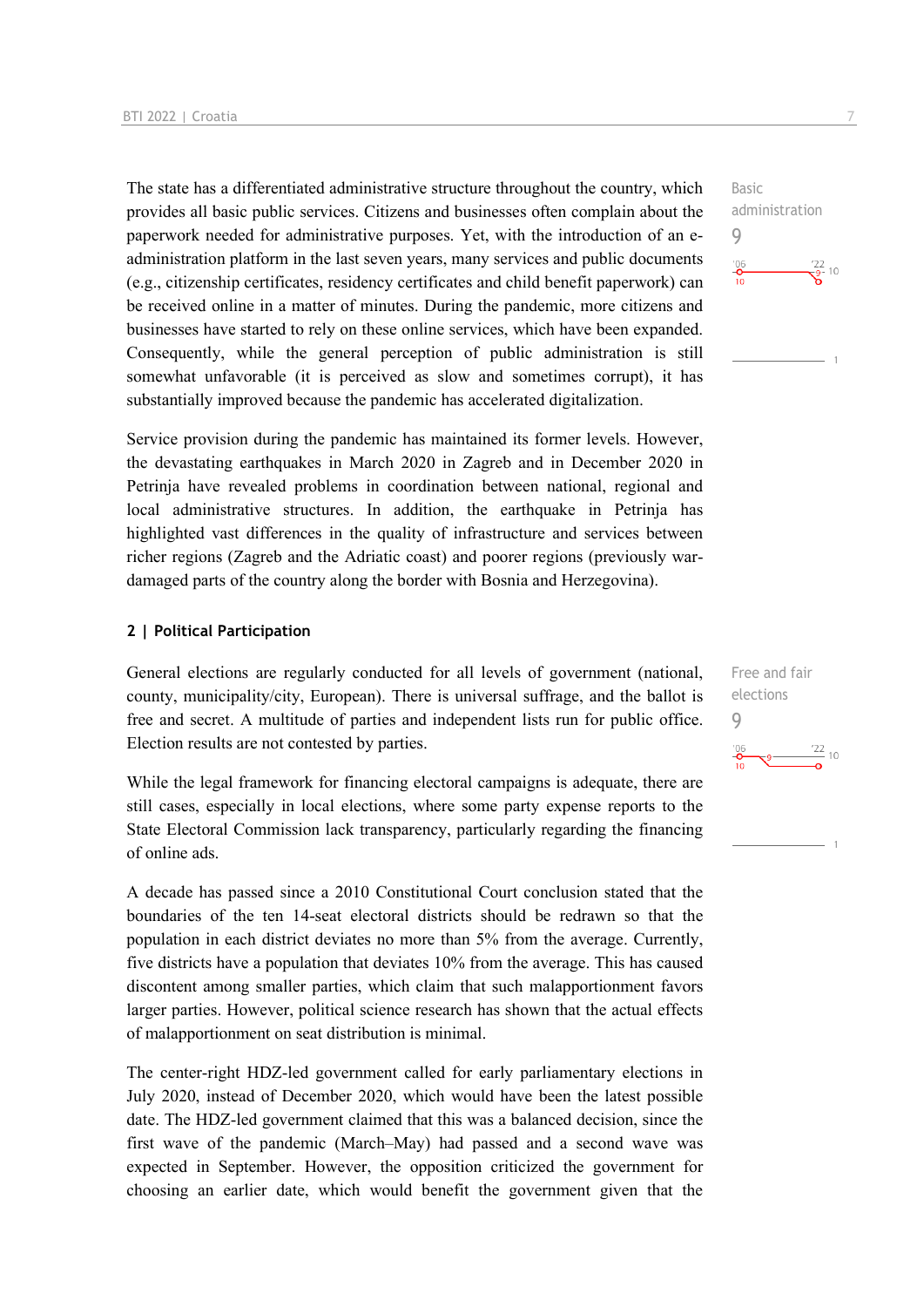negative economic effects of the pandemic – which could jeopardize the government's re-election – would only hit after the election. Legally speaking, the president calls the election. However, the president is bound by a timeframe set by the self-dissolution of the parliament, which was triggered by the HDZ-led majority.

Prior to the July 2020 election, opposition parties as well as civil rights NGOs called for the introduction of postal and online voting, which would make voting more accessible during the pandemic. The government did not oppose such proposals, yet claimed that they could not be implemented in such a short timeframe. Despite the pandemic, the 2020 parliamentary election was free and fair. It was professionally managed by the State Electoral Commission and was highly competitive, with new parties and coalitions taking part in the campaign and the election on an equal footing to established political forces.

Democratically elected political representatives have the effective power to govern. However, during the COVID-19 pandemic, and the ensuing public health measures and temporary restrictions, one could observe that government officials gave preferential treatment to the Catholic Church. The Catholic Church enjoys preferential status due to close links between the Catholic clergy and the prime minister's party (Croatian Democratic Union, HDZ), and the extensive stipulations outlined in the Treaties of the Republic of Croatia with the Holy See (signed and ratified between 1996 and 1998). As a result, the government has been reluctant to enforce unpopular measures (e.g., restrictions on the number of people allowed to gather in public spaces during the pandemic) on the Catholic Church in equal measure to other parts of the society.

In conclusion, one may say that the Catholic Church is probably the only social actor that can somewhat influence the government and potentially change government policy through its public voice.

Citizens can freely associate in a wide range of civic groups. This is guaranteed by the constitution and is largely respected by all political and social actors. The most common civic groups focus on sports, local culture, religion and the environment. Meanwhile, there are also a number of youth groups as well as watchdog and advocacy NGOs, which try to influence government policy or improve the conditions of specific social groups.

Along with numerous other European counties, Croatia restricted the number of people that could assemble indoors and outdoors due to the public health concerns pertaining to the COVID-19 pandemic. Nevertheless, this has not prevented offline and online protest activities, and civil society engagement. During the period of public assembly restrictions, several protests against COVID-19 restrictions were organized and held in public squares. The police did not try to stop these events, which enabled the protests to broadcast their messages to the public and the media.

Effective power to govern 9  $\frac{22}{10}$ 

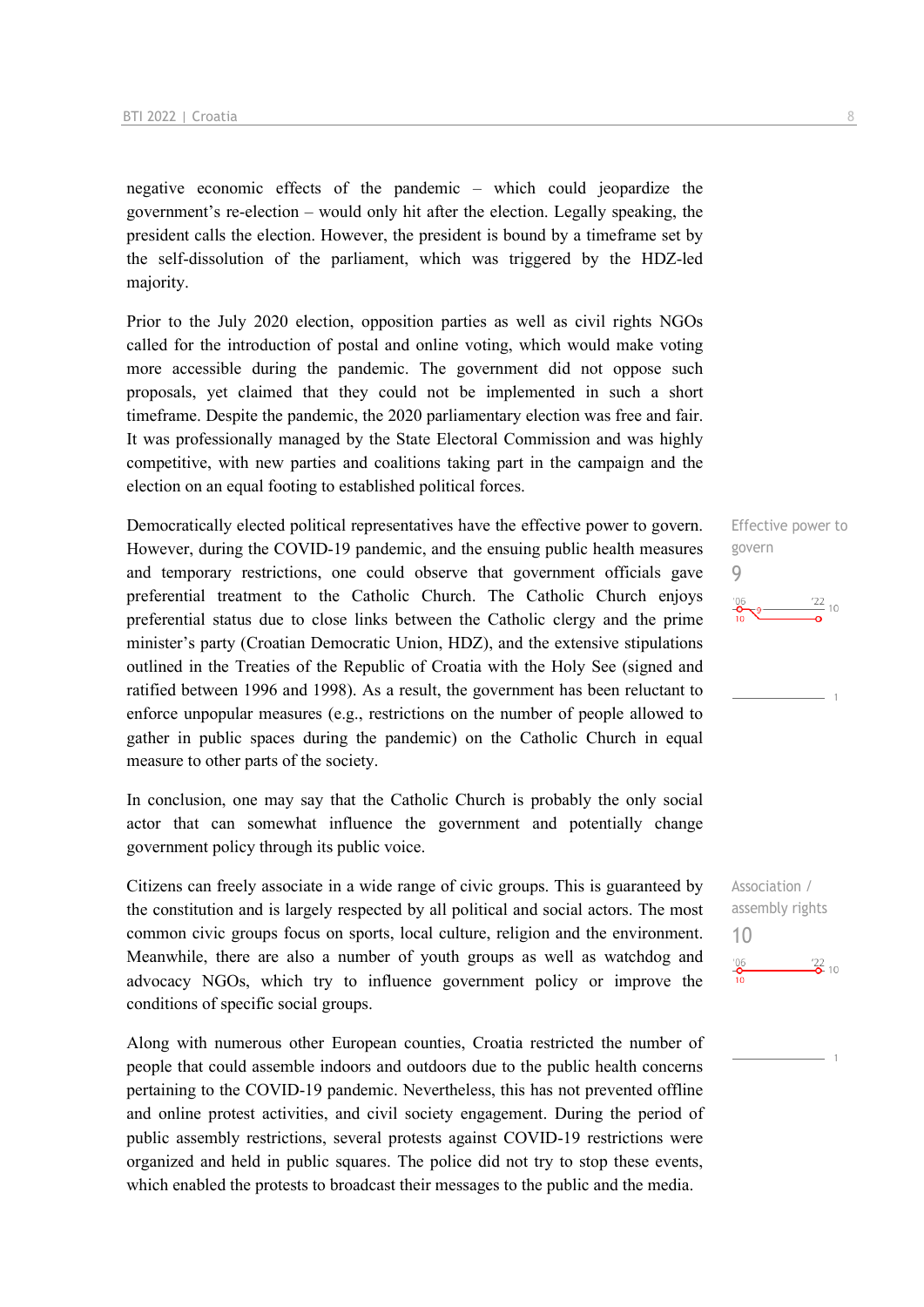Freedom of expression is generally guaranteed against interference or restrictions. A wide range of online and offline media is available. Government officials are regularly scrutinized by journalists, particularly regarding conflicts of interest, corruption cases and the lack of transparency regarding information on the personal property of politicians. However, journalists and professional journalist associations decry current libel laws, which enable wealthy and influential individuals, both from the public and the private sector, to sue journalists for publishing unfavorable and controversial articles that focus on business dealings or discrepancies between reported income, personal property and wealth. There have been several cases in which journalists have been arrested over alleged offenses against state symbols. In addition, public television is by-and-large perceived as prone to the political influence of the parliamentary majority.

#### **3 | Rule of Law**

The government is clearly dominant over the parliament, although public confidence in both institutions is low, according to public opinion polls. The Constitutional Court has become more important in recent years. However, it does not have the necessary tools to make the government comply with the timeframe for implementation of the court's opinions.

The opposition and many prominent constitutional experts demanded that a state of emergency be declared during the pandemic. This would have meant that all pandemic-related restrictions, which pertain to civic rights and liberties (e.g., restrictions to freedom of movement and assembly, and the right to work and do business), would need to be approved by two-thirds of the parliament. Instead, the government passed a law that enabled the civil defense headquarters, which includes the minister of interior and representatives of the Ministry of Health Care, to pass all decisions regarding the COVID-19 crisis. This was questioned before the Constitutional Court, but the court judged such an approach to be constitutional.

During the pandemic, there was a media leak concerning an anti-corruption probe, which involved the head of the state-owned pipeline management corporation. The leak revealed that during the lockdown several cabinet ministers as well as the president socialized in a private club owned by the head of the pipeline corporation. This prompted a prolonged public row between the president and the prime minister regarding the scope of a police investigation into the president and government. The opposition initiated a special parliamentary investigation committee, which would deal with the handling of the police investigation. However, the government majority voted against the creation of such a committee.

Regarding government-sanctioned public health policies and restrictive measures during the pandemic, one can observe increased parliamentary cooperation between ideologically distinct parties. In addition, there was an increase in the number of



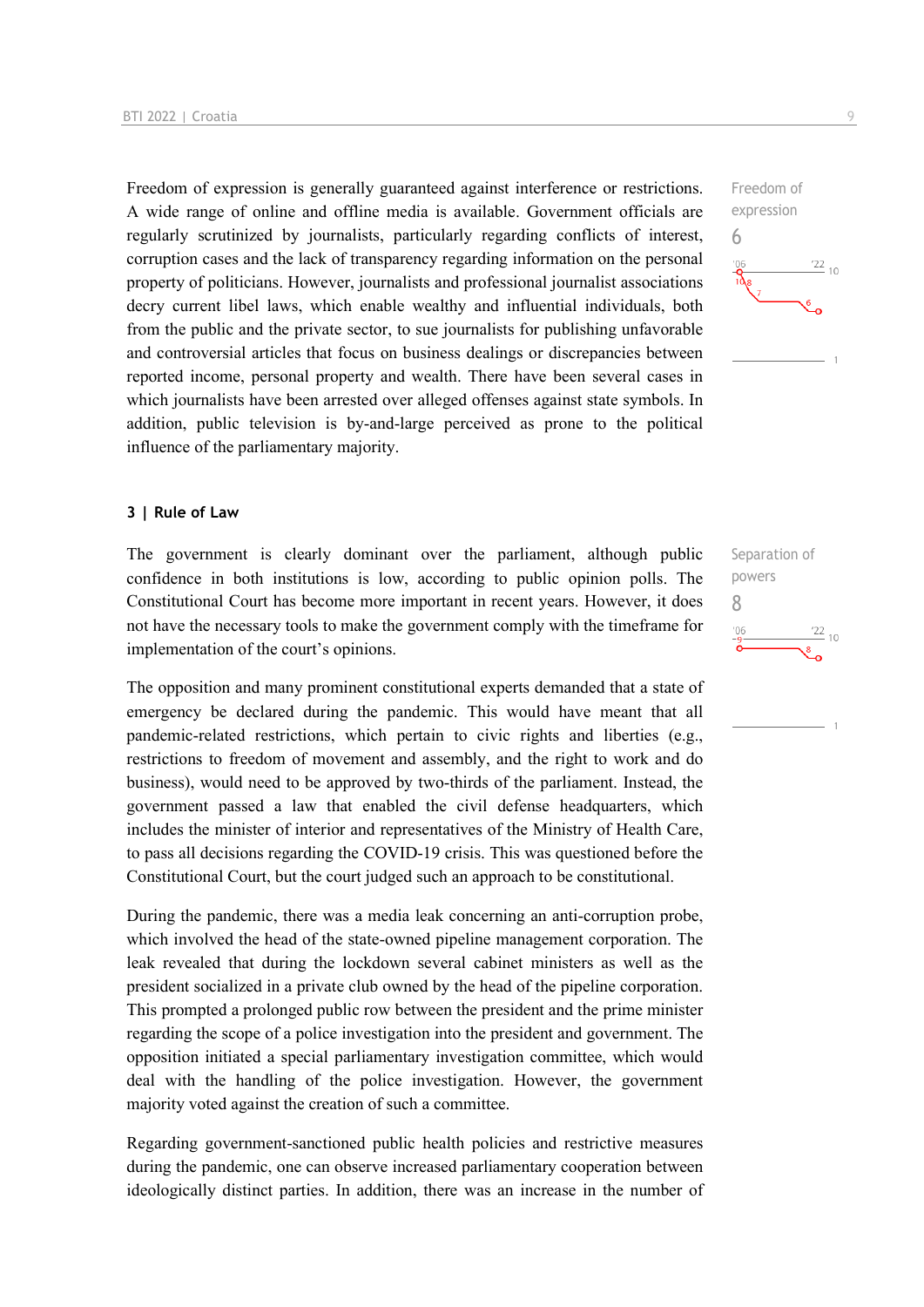appeals submitted by opposition members of parliament to the Constitutional Court that sought to clarify the scope of policy tools available to the government during the pandemic, which did not need parliamentary approval.

According to Eurobarometer polling data from 2016 to 2020, Croatia had the lowest public confidence in courts and judges, with only 25% of respondents claiming that the independence of the judiciary was very good or fairly good. Among Croatian companies, less than 20% believed that the judiciary was independent of interference from political or private interests.

Apart from the perceived lack of independence regarding political and private interference, Croatian courts show a lack of efficiency. However, there have been improvements due to an increase in the use of IT technology and high levels of media scrutiny of controversial court cases.

According to the 2020 EU Justice Scoreboard, Croatia had the second highest number of pending litigious civil and commercial cases in the European Union, after Italy. Despite low trust in the courts, Croatian citizens often resort to litigation due to low court fees and the relative ease of initiating a court case. Yet, this also creates a backlog of cases, especially in cases concerning property and inheritance law. Numerous appeals and case reviews mean that a single court case can last over a decade. Although there are mechanisms for extrajudicial settlement in place, they are still not widely used.

In early 2021, Zdravko Mamić, a football manager, following the Supreme Court's confirmation of his conviction for tax fraud and embezzlement of profits from the sale of football players, publicly accused a number of judges in his case of having demanded bribes from him. This led to a number of disciplinary investigations and rekindled public debate about the independence and quality of the judiciary.

Parallel to that, there was a prolonged public row between President Zoran Milanović and Prime Minister Andrej Plenković regarding the appointment of the new president of the Supreme Court. The constitution gives the president the right to propose nominees to the parliament, which then have to be approved by an absolute majority in parliament. However, according to the Courts Act, the president is presented with a list of potential nominees by the State Judicial Council following a public call for applications. In the event, the president asserted the constitutional right to independently nominate the new president of the Supreme Court and proposed a candidate who did not submit her application to the State Judicial Council. This was contested by the HDZ-led parliamentary majority and the Constitutional Court ruled in favor of the parliamentary majority. The president publicly claimed that further judicial reform depended on the parliament's willingness to approve his nominee, a criminal law professor with no links to party politics.

 $\frac{22}{10}$ 

7

 $06'$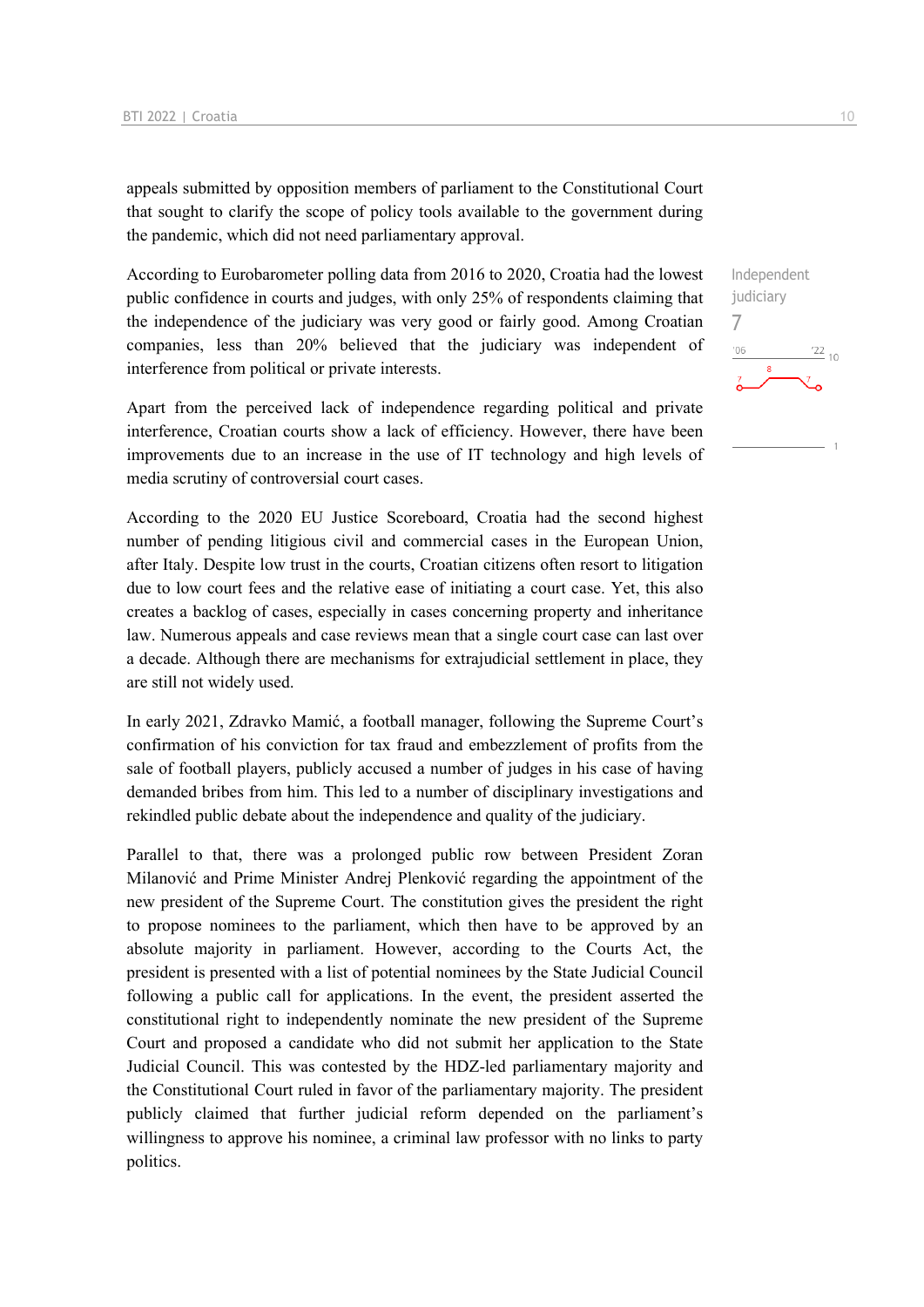Officeholders who break the law and engage in corruption are generally prosecuted, yet this often comes with a time lag or when they are already out of office. In the last decade, numerous anti-corruption court cases have been initiated against cabinet ministers and other senior officeholders. The most prominent example is the indictment of former Prime Minister Ivo Sanader. However, his court proceedings have lasted for a decade, and the first-instance convictions were later overturned or reviewed by the Supreme Court and the Constitutional Court. The fact that highprofile corruption cases involving senior officeholders last so long and rarely produce definitive convictions has a strong impact on the public's trust in the judiciary and the equitable application of rule of law.

The Office for the Suppression of Organized Crime and Corruption (USKOK) has made improvements to its work in recent years, while the State Attorney's Office (DORH) has increased the speed and volume of prosecutions of such cases. However, the indictments drafted by DORH are often voluminous, with thousands of pages of evidence material, which has a grave impact on the efficient handling of such cases by the courts. In addition, the legal defenders of officeholders regularly make use of legal loopholes to appeal first-instance verdicts or to obtain complete revisions of court cases.

Civil rights are codified by law and are generally respected, yet implementation and policy attention lag behind formal adoption of the legal framework.

Despite opposition from several right-of-center parties and Catholic lay NGOs, the Istanbul Convention was ratified and has entered into force, albeit with an interpretative clause passed by the parliament that distances Croatia from so-called "gender ideology." This followed opponents of the convention stating that gender ideology was the main obstacle to their acceptance of the document.

The ombudsman has called upon the government to adopt a new National Program of Protection and Promotion of Human Rights in 2020. Consequently, the government has set up a working group tasked with drafting a new program.

Ethnic minority NGOs report sporadic discrimination and cases of vandalism against cultural and religious buildings pertaining to the Serb minority. A government action plan to strengthen the social, economic and educational inclusion of Roma people is bearing fruit, although several civil rights cases by Roma plaintiffs have been taken to the European Court of Human Rights.

Women's rights groups and ad hoc social media groups have drawn greater public attention to unreported and unprosecuted cases of sexual violence against women.

An NGO representing LGBT families has contested the decision of a social care center to deny foster care status to a same-sex couple before the Administrative Court. After a lengthy legal battle, the court ruled in favor of the same-sex couple, effectively opening up the possibility for same-sex couples to serve as foster parents.

6

 $-06$ 

Civil rights 8 $\frac{22}{10}$  $-06$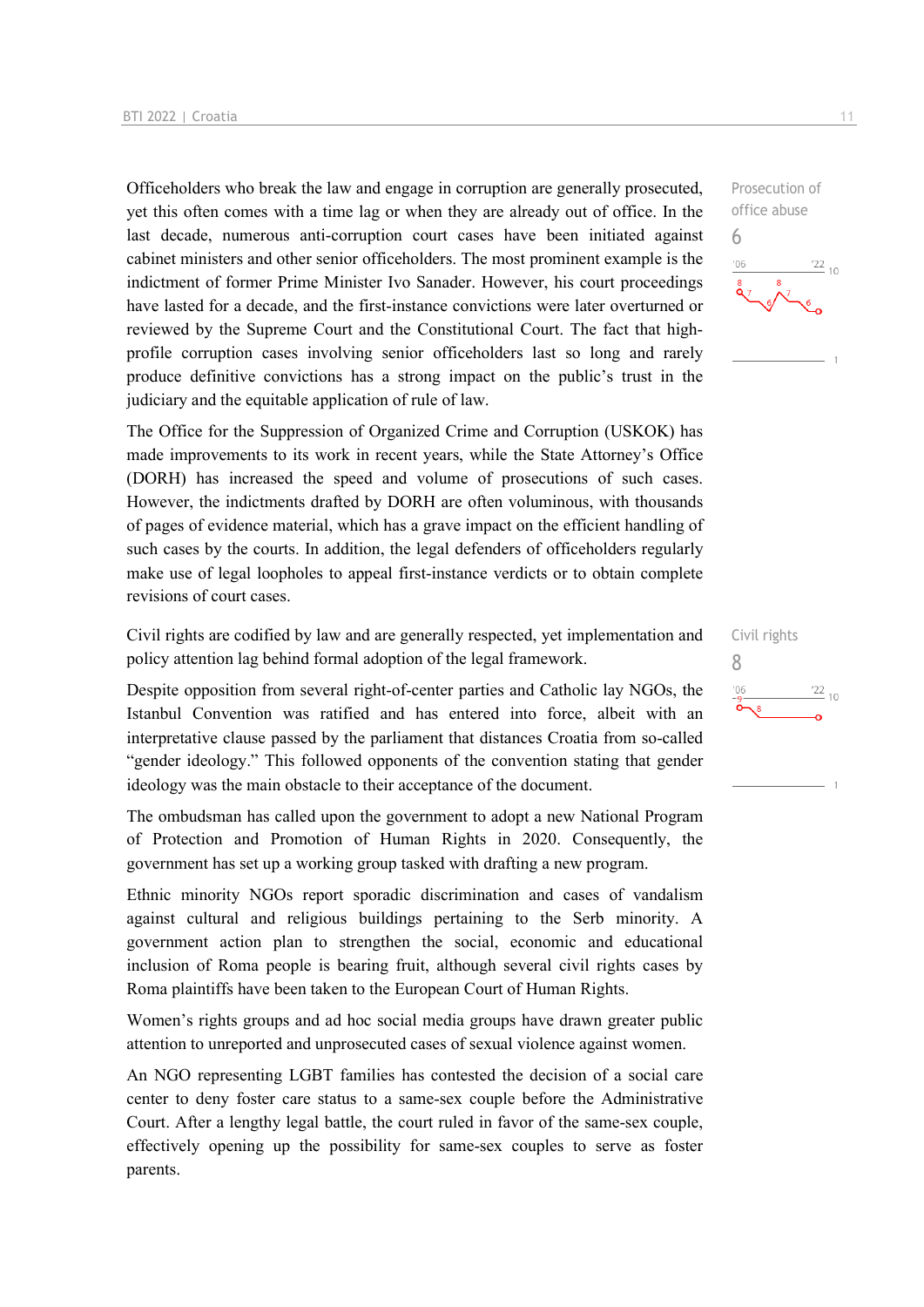### **4 | Stability of Democratic Institutions**

Democratic institutions are relatively stable and face no noteworthy obstacles in performing their tasks. There is a slow yet increasing process of judicialization. As a result, courts are starting to have greater influence over the correcting and amending of executive and administrative processes. However, the judiciary remains the least trusted of the three branches of government.

Since mayors and local councilors can simultaneously sit in the national parliament, this creates potential conflicts of interest. In addition, there is a disparity between the quality of administrative capacity on national and local levels, whereby the quality of local governance may drastically vary from region to region.

Since the introduction of the Commission for the Prevention of Conflict of Interest (2011), media attention on potential conflicts of interest involving public officials has increased, although the Plenković (2016–2020 and 2020–present) governments have occasionally tried to downplay the importance and role of the commission.

An overwhelming majority of political parties, civil society associations, interest groups and religious organizations accepts the democratic order in Croatia. Many opposition parties and civil society organizations demand greater democracy, particularly more direct democracy. For example, there have been demands to lower the threshold for holding referenda. At present, 400,000 valid signatures are required to be collected within a fortnight to trigger a referendum. However, some fringe political and civic groups showcase a positive attitude toward the legacy of the Ustaša World War II fascist regime. In addition, some politicians and war veteran groups display an ambiguous stance toward public displays of symbols connected to the Ustaša regime.

During the pandemic, some opposition parties criticized the introduction of restrictive measures without a state of emergency having been declared, which would have required the measures to be approved by two-thirds of the parliament, arguing that this was undemocratic.

### **5 | Political and Social Integration**

In the 2019–2020 period, Croatian party politics saw the rise of new challengers on different sides of the ideological spectrum. For example, a singer and entrepreneur, Miroslav Škoro, ran for president on a sovereignist, populist and somewhat eurosceptic platform. Škoro came third, after attracting many HDZ voters who viewed the current HDZ leadership under Prime Minister Plenković as too Europeanist and elitist, and insufficiently rooted in ethnic nationalism and Catholicism. Škoro's participation in the presidential election negatively affected the re-election chances of HDZ-backed incumbent Kolinda Grabar-Kitarović.

Performance of democratic institutions 9  $22$  $10$ 



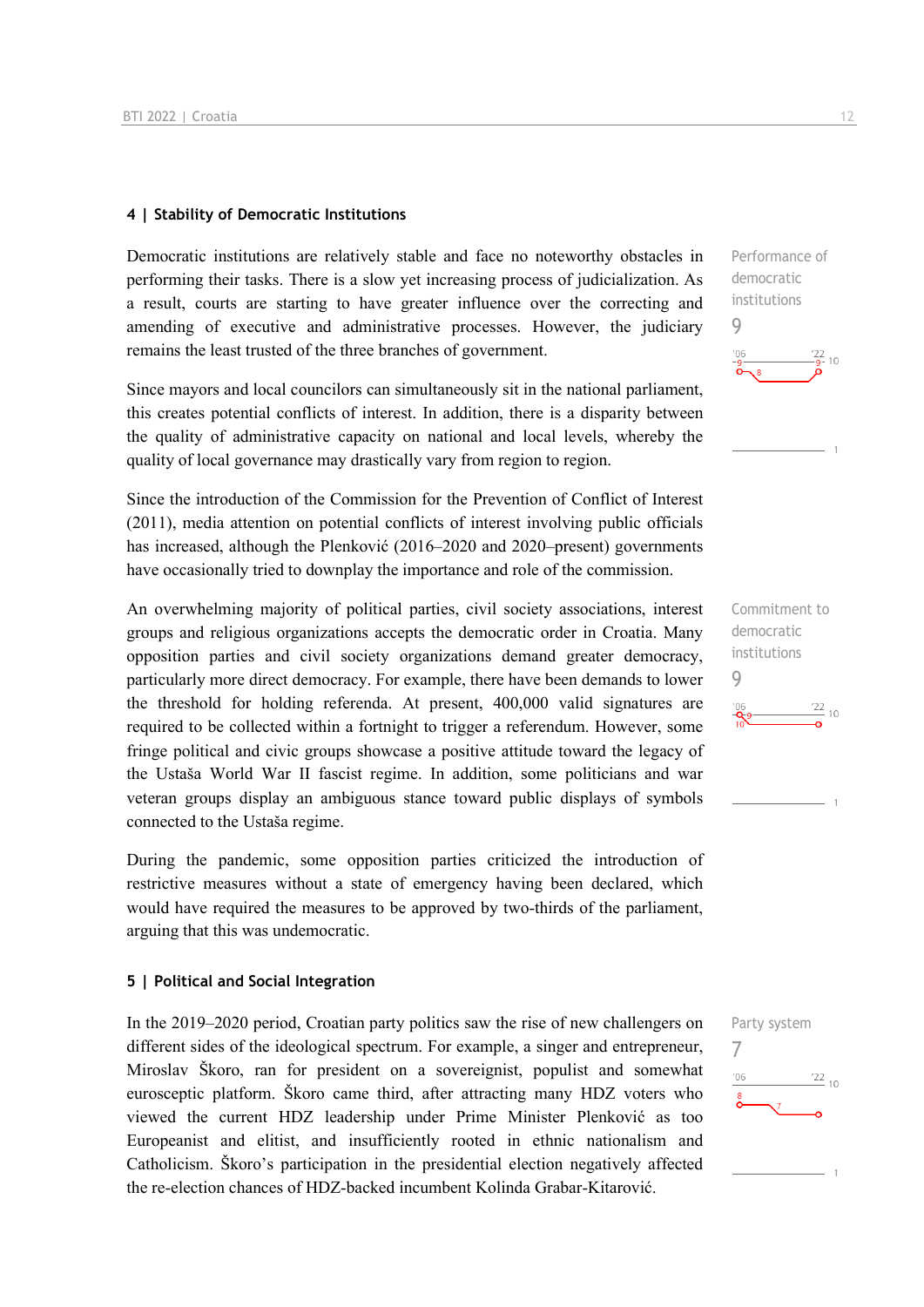Škoro subsequently founded the Homeland Movement, which came third in the parliamentary elections. However, the Homeland Movement failed to play kingmaker, as HDZ secured another parliamentary majority with the help of two small, centrist liberal parties and representatives of ethnic minorities. This marked a victory for the HDZ leadership over its right-wing competitors both inside and outside the party.

Regarding left-of-center politics, the 2020 election saw a green-left coalition, comprised of environmental and civil rights activists, while some minor anticapitalist parties, which had for years spoken out against corruption in the local government in Zagreb, came fifth. The social democrats (SDP) and their coalition partners, which pre-election polls indicated would win the election, lost 15 seats, triggering an intraparty struggle within the SDP. Peđa Grbin, a member of parliament, became the new SDP president following an intraparty primary runoff. A new centrist liberal coalition entered parliament as well, led by two female politicians with a strong anti-corruption agenda. Following the 2020 elections, the parliament included many new prominent public personalities from the academic and NGO sectors, while the number of young members of parliament increased. These trends demonstrated a renewal of human resources in the party system.

Since 2015, the party system has slowly, but steadily moved from bipolar competition to more moderate pluralism. However, while the HDZ consolidated and quickly regained its position as the main right-of-center party, the SDP has had difficulties attracting young voters and staying in the race with the HDZ. According to Eurobarometer data, 86% of Croatian respondents did not trust political parties, as opposed to 76% on the EU level. Furthermore, turnout rates have been decreasing since the 2000 election. Yet, the ParlGov dataset reveals relatively low levels of voter volatility and moderate levels of party system polarization. Consequently, the overall assessment of the Croatian party system is that it is rather stable, especially compared to other Central and Eastern European countries.

In the fall of 2019, Croatia saw its largest strike since the fall of communism. Teacher unions demanded pay rises and better working conditions amid a prolonged education reform, and teaching stopped from early October to the beginning of December. The government ultimately yielded to most of their demands, albeit with a prolonged timetable of implementation. The strike was directly and indirectly supported by other trade unions as well as opposition parties. The unions of physicians and nurses also protested over overtime pay and poor working conditions yet did not go on strike due to strike restrictions in the health care sector.

While public sector unions (education and health care unions) demonstrated greater capacity for organizing strikes and protest events, the new Voice of the Entrepreneurs association mobilized new and young small- and medium-sized businessowners who were hitherto not interested in public affairs. Thus, Croatia saw an increase in the variety of interest group mobilization and visibility. The

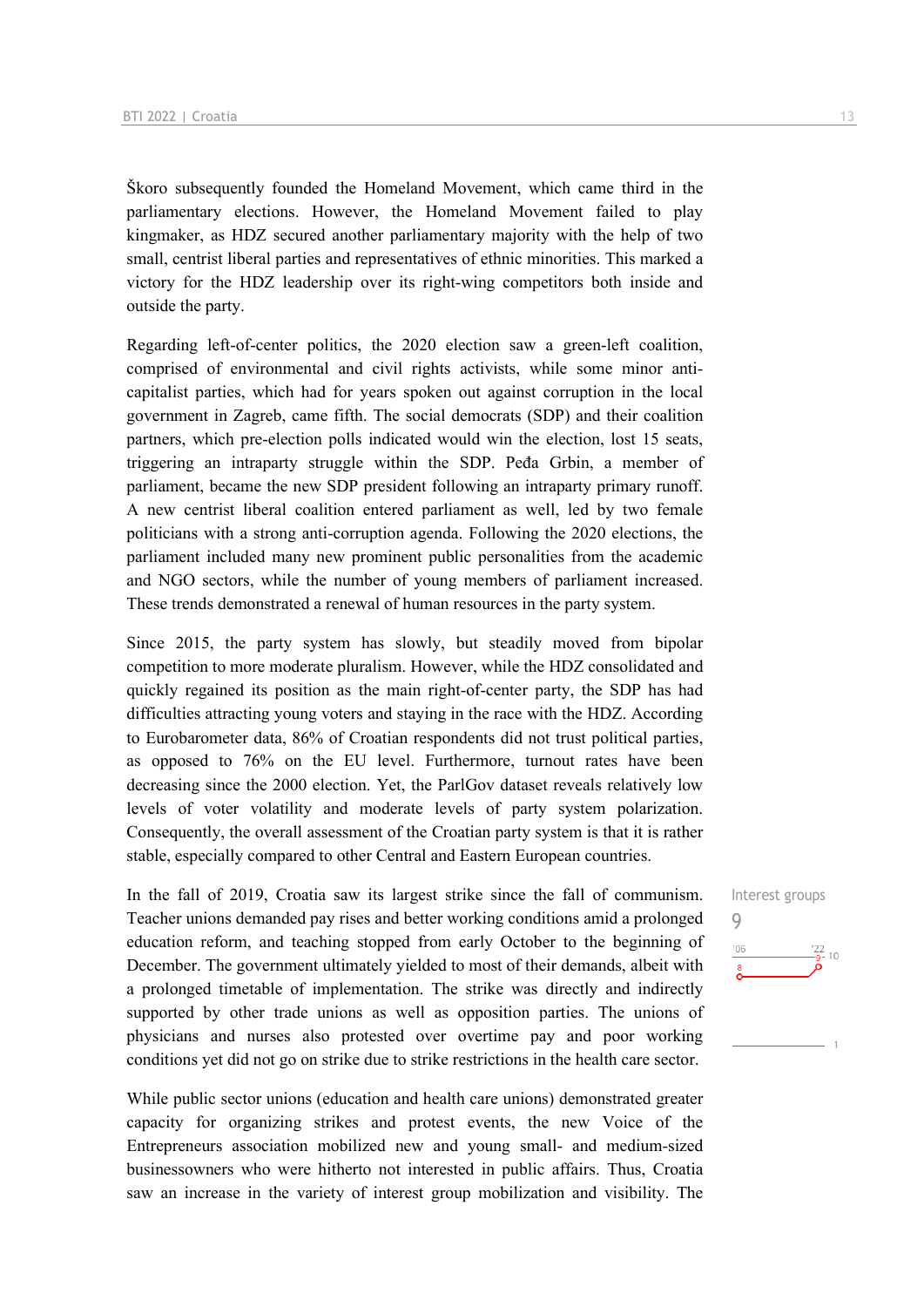Voice of the Entrepreneurs demanded lower taxes, and a more business-friendly legal and fiscal framework. Further, it called for an end to obligatory membership in the Chamber of Commerce and the Chamber of Artisans. The association has grown in importance and visibility following the introduction of pandemic-related measures that restricted economic activity. They decried the perceived unequal treatment of different economic sectors and received strong support from some junior economic scholars and online media portals. In addition, they engaged in protests against pandemic measures that forced businesses, mostly in the hospitality industry, to temporarily close.

Although there is no serious organized challenge to the democratic norms and procedures or the political system as a whole, Croatian citizens remain largely dissatisfied with key political institutions.

According to Eurobarometer data, the percentage of Croatian respondents that were fairly satisfied with democracy was 32%, as opposed to 47% on the EU level. In addition, 81% of Croatian respondents tend not to trust the national parliament, compared to 60% across the European Union. Furthermore, 67% of Croatian respondents tend not to trust public administration, as opposed to 48% on the EU level.

According to a poll conducted by the Faculty of Political Science in Zagreb in early 2020, only 10% of Croatian citizens said that other people could be completely trusted, confirming earlier findings that the level of intra-personal trust in the country is very low.

However, the pandemic has revealed a more mixed picture. On the one hand, many citizens, businesspeople and journalists objected on social media to the government's restrictive measures, claiming that the restrictions infringed on their civil liberties only to benefit a handful of sick and elderly people most endangered by the coronavirus. Parents of school children were especially prominent in objecting to measures that they deemed unnecessary and disadvantageous to them. On the other hand, numerous volunteers offered their help during the pandemic, delivering food and medicine to those in self-isolation or the sick and elderly, while a wide range of innovative, online-based businesses and services sprang up to deliver goods to customers. During the spring lockdown, while greengrocers and food markets in cities were closed, social media groups organized the supply of fresh produce from farmers to urban customers.

In addition, Croatia experienced several major natural disasters in 2020 that have showcased the strength of civil society and the ability of citizens to self-organize. In March, the capital city, Zagreb, was hit by a 5.5-magnitude earthquake, while in July it experienced a flood. In late December, Petrinja, a town in the central part of the country, was hit by a 6.4-magnitude earthquake. In all three cases, citizens – either through the Red Cross or similar organizations, or through ad hoc groups and

 $\frac{22}{10}$ Social capital 7 $-06$  $\frac{22}{10}$  $\delta$ 

Approval of democracy

7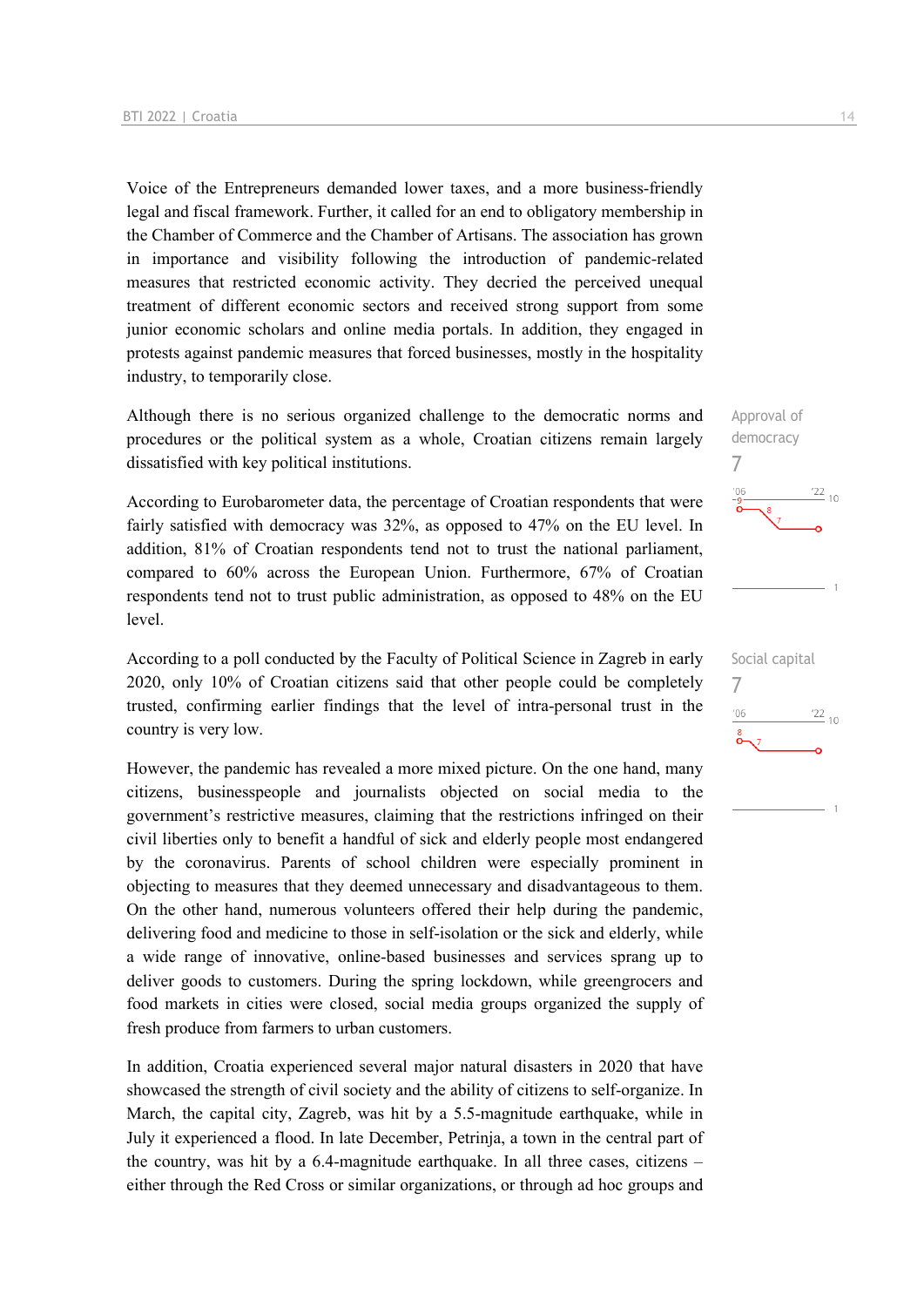facilitated by social media – rapidly self-organized in order to help those in need by providing food, shelter, medicine, building materials as well as substantial amounts of financial help.

### II. Economic Transformation

#### **6 | Level of Socioeconomic Development**

Croatia ranks among countries with a high HDI score (0.851 in 2019) and low levels of poverty (1.1 in 2017). Yet, poverty levels vary from region to region. Rural regions bordering Serbia, and Bosnia and Herzegovina, which were hit hardest by the 1991–1995 Croatian War of Independence, have a much larger proportion of citizens at risk of poverty and social exclusion than the prosperous regions of the capital city and the Adriatic coast. In addition, the country scores very low for gender equality (0.116 in 2019).

Income inequality is low, with a relatively low Gini index of 30.4 in 2019. However, recent studies conducted by Croatia's central bank, which account for assets as well as incomes, hint at somewhat higher levels of overall economic inequality in the country.

The pandemic-related restrictions and measures have had a greater negative impact on lower socioeconomic classes. For example, children from low-income households had more difficulties participating in online schooling, while blue-collar jobs were more affected by the business lockdowns than white-collar jobs, which could more easily switch to work-from-home arrangements.

| <b>Economic indicators</b> |      | 2017    | 2018    | 2019    | 2020    |  |
|----------------------------|------|---------|---------|---------|---------|--|
|                            |      |         |         |         |         |  |
| <b>GDP</b>                 | S M  | 55481.6 | 61375.2 | 60752.6 | 55966.6 |  |
| GDP growth                 | $\%$ | 3.4     | 2.8     | 2.9     | $-8.4$  |  |
| Inflation (CPI)            | $\%$ | 1.1     | 1.5     | 0.8     |         |  |
| Unemployment               | $\%$ | 11.2    | 8.4     | 6.6     | 7.2     |  |
|                            |      |         |         |         |         |  |

### Question Score

### Socioeconomic barriers 8  $-06$  $\frac{22}{10}$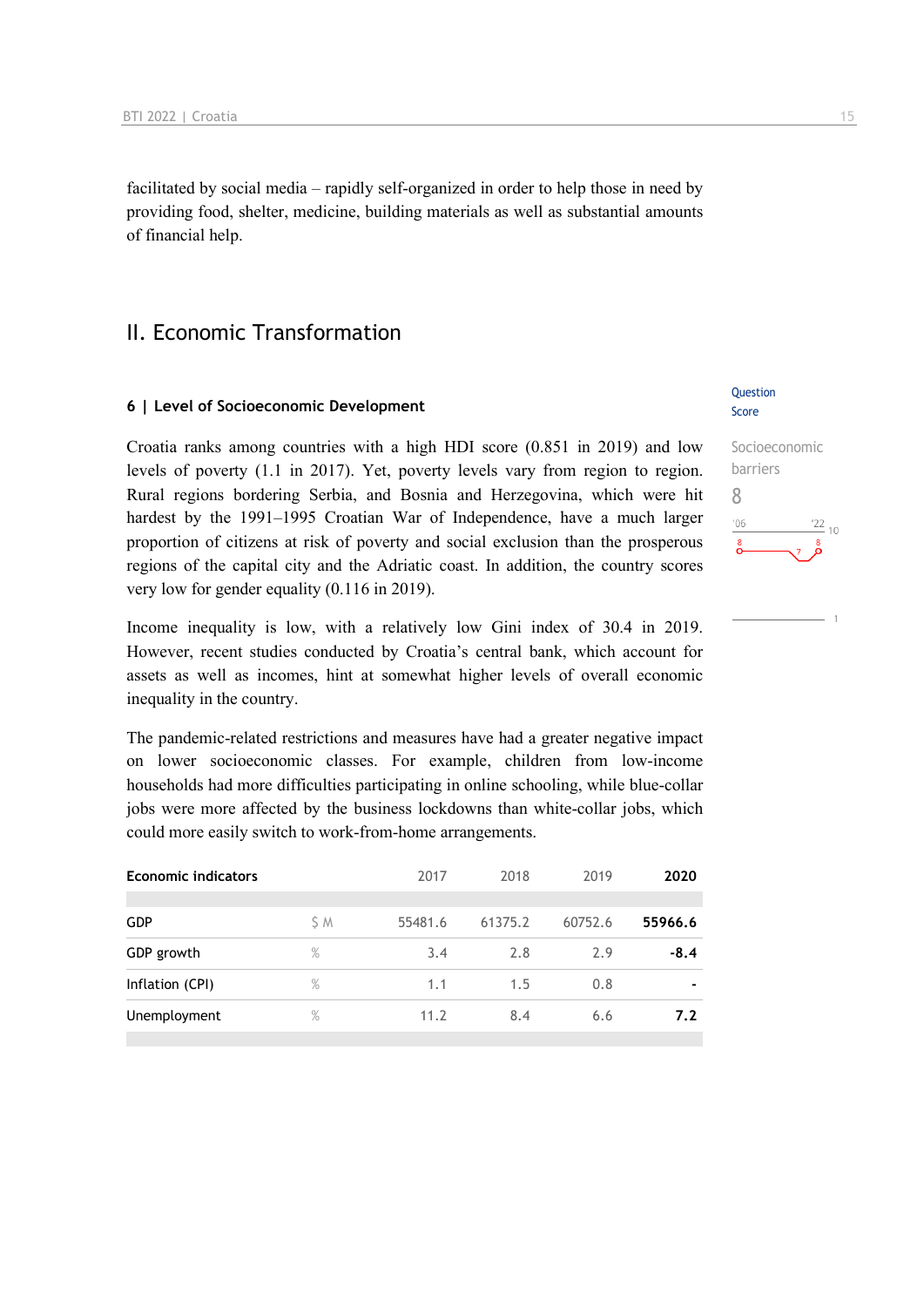| <b>Economic indicators</b> |          | 2017   | 2018   | 2019                     | 2020     |
|----------------------------|----------|--------|--------|--------------------------|----------|
|                            |          |        |        |                          |          |
| Foreign direct investment  | % of GDP | 0.9    | 2.0    | 1.9                      |          |
| Export growth              | $\%$     | 6.8    | 3.7    | 6.8                      | $-25.0$  |
| Import growth              | $\%$     | 8.4    | 7.5    | 6.3                      | $-13.8$  |
| Current account balance    | S M      | 2102.7 | 1027.7 | 1455.6                   | $-532.5$ |
|                            |          |        |        |                          |          |
| Public debt                | % of GDP | 77.5   | 74.3   | 72.8                     | 88.7     |
| External debt              | \$ M     |        |        | $\overline{\phantom{0}}$ |          |
| Total debt service         | S M      |        |        |                          |          |
|                            |          |        |        |                          |          |
| Net lending/borrowing      | % of GDP | 0.8    | 0.4    | 0.8                      |          |
| Tax revenue                | % of GDP | 21.5   | 21.8   | 22.2                     |          |
| Government consumption     | % of GDP | 19.5   | 19.5   | 19.7                     | 22.4     |
| Public education spending  | % of GDP | 3.9    |        |                          |          |
| Public health spending     | % of GDP | 5.6    | 5.7    |                          |          |
| R&D expenditure            | % of GDP | 0.9    | 1.0    | $\overline{\phantom{0}}$ |          |
| Military expenditure       | % of GDP | 1.7    | 1.6    | 1.6                      | 1.8      |

Sources (as of December 2021): The World Bank, World Development Indicators | International Monetary Fund (IMF), World Economic Outlook | Stockholm International Peace Research Institute (SIPRI), Military Expenditure Database.

#### **7 | Organization of the Market and Competition**

There are no formal constraints on the full functioning of a free, competitive market. However, national and international enterprises that do business in the country complain of slow public administration, excessive red tape, and the uneven implementation of tax and other legal regulations regarding economic activities. This has a negative impact on the overall attractiveness of the Croatian economy for domestic and foreign investors, especially regarding greenfield investments.

In its monthly reports on the state of the economy, the Croatian Employers' Association (HUP) has detected a lack of legal stability (e.g., laws and regulations are frequently amended, which harms long-term business planning) as well as the need for labor market flexicurity, a reduction in unnecessary paperwork to start and run an enterprise, further digitalization, and greater transparency and predictability in public administration procedures.

According to the World Bank's Doing Business Report, the country ranked 40 in 2016, yet in 2019 it ranked 58. In 2020, this slightly improved, as Croatia ranked 51 worldwide. However, a look at Croatia's overall score reveals that the country Market organization 8 $\frac{22}{10}$  $106$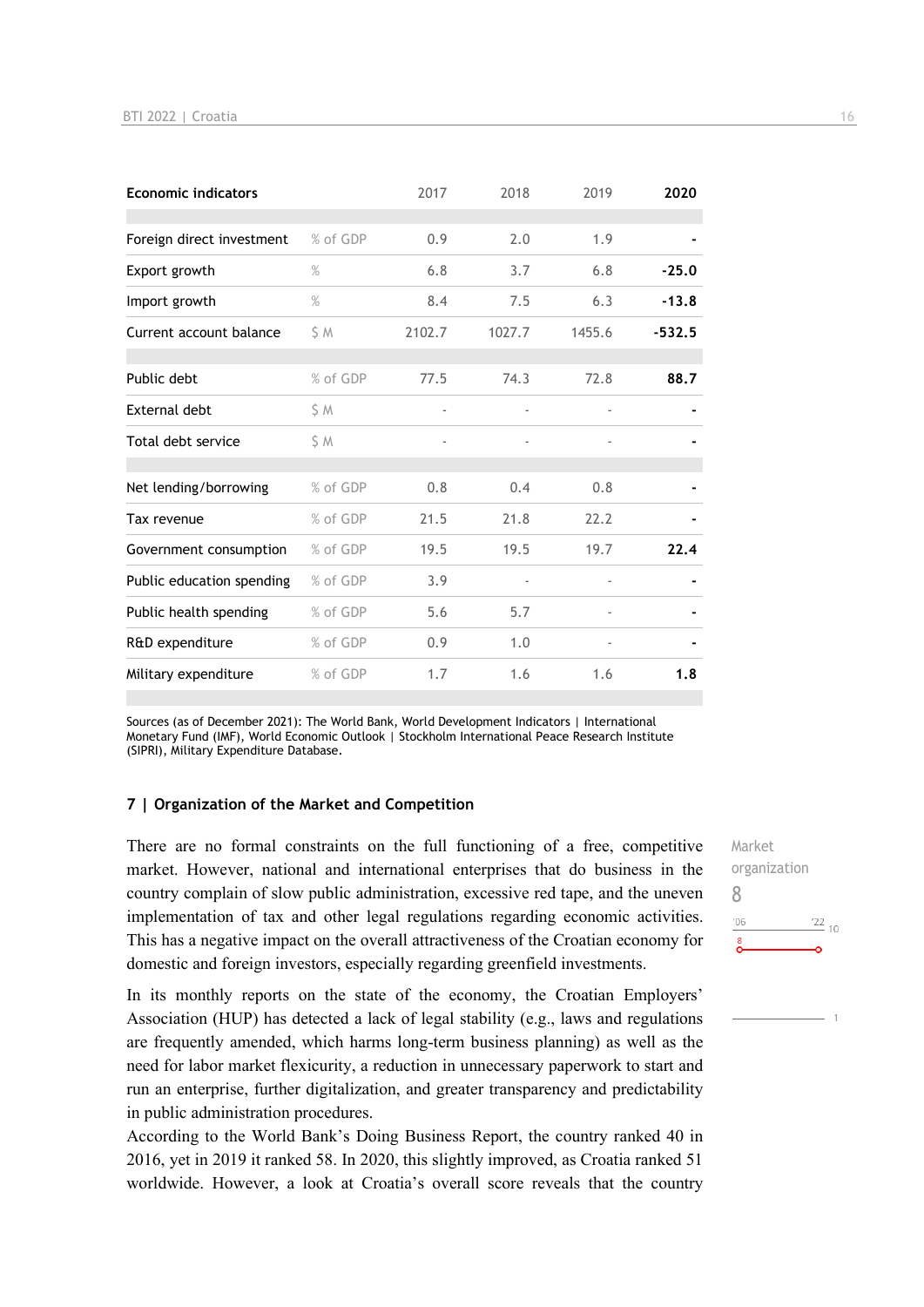improved by just 0.6 points, from 73 to 73.6, between 2019 and 2020. In 2020, on average, starting a business required 19.5 days, included seven procedures and cost 6.1% of GNI per capita. The costs were slightly reduced over a 10-year period but were still very high compared to other post-communist EU member states, such as Slovenia (0.0) and Slovakia (1.0). The average time decreased, putting Croatia below the average for all transformation economies (21.8) and below Slovakia (21.5).

The country achieved worse results regarding the acquisition of building permits. The process is costly, time-consuming (over 140 days in 2020) and involves a lot of documents. Poor results were also given for accessing credit (it is far easier to get a property loan than a business loan) and revolving insolvency (again, this process is time-consuming and costly). As an EU member state, Croatia achieved its best results for cross-border trade and ease of paying taxes.

Croatia fully implements rigorous EU regulations regarding competition policy and anti-trust laws. The Agency for the Protection of Market Competition (AZVO) is the main, independent regulatory and supervisory body. However, the government has, with the consent of the European Commission, provided loan assurances to several shipyards, among which the Uljanik wharf in Pula is the largest one. These assurances have been criticized by independent economic analysts and opposition parties, as money has potentially been wasted on failing companies. Yet, the government justified its decision to provide loan assurances to these shipyards, arguing that it was fulfilling the obligations it had inherited from previous governments. In addition, the government promised that the state would no longer extend such help to the shipbuilding industry. In late 2020, the government approved a bailout of the state-owned Croatia Airlines company, which renewed public debate regarding the feasibility of state ownership of such companies and the future of Croatia's airline industry.

Since gaining EU membership in 2013, Croatia has fully liberalized foreign trade, and there has been a significant increase in the volume and diversity of imports and exports. Croatia's main import and export partners are Germany and Italy, which are among the largest markets in the European Single Market. Overall, some 70% of trade is done with other EU member states. Temporary border controls during the lockdown of April and May caused some disturbance for the transport of goods and led to a short period of increased domestic trade and reduced imports. However, by June, the foreign trade balance returned to its pre-pandemic state, which is marked by Croatia's foreign trade deficit toward Western European EU member states.



Liberalization of foreign trade 10 $\frac{22}{2}$  10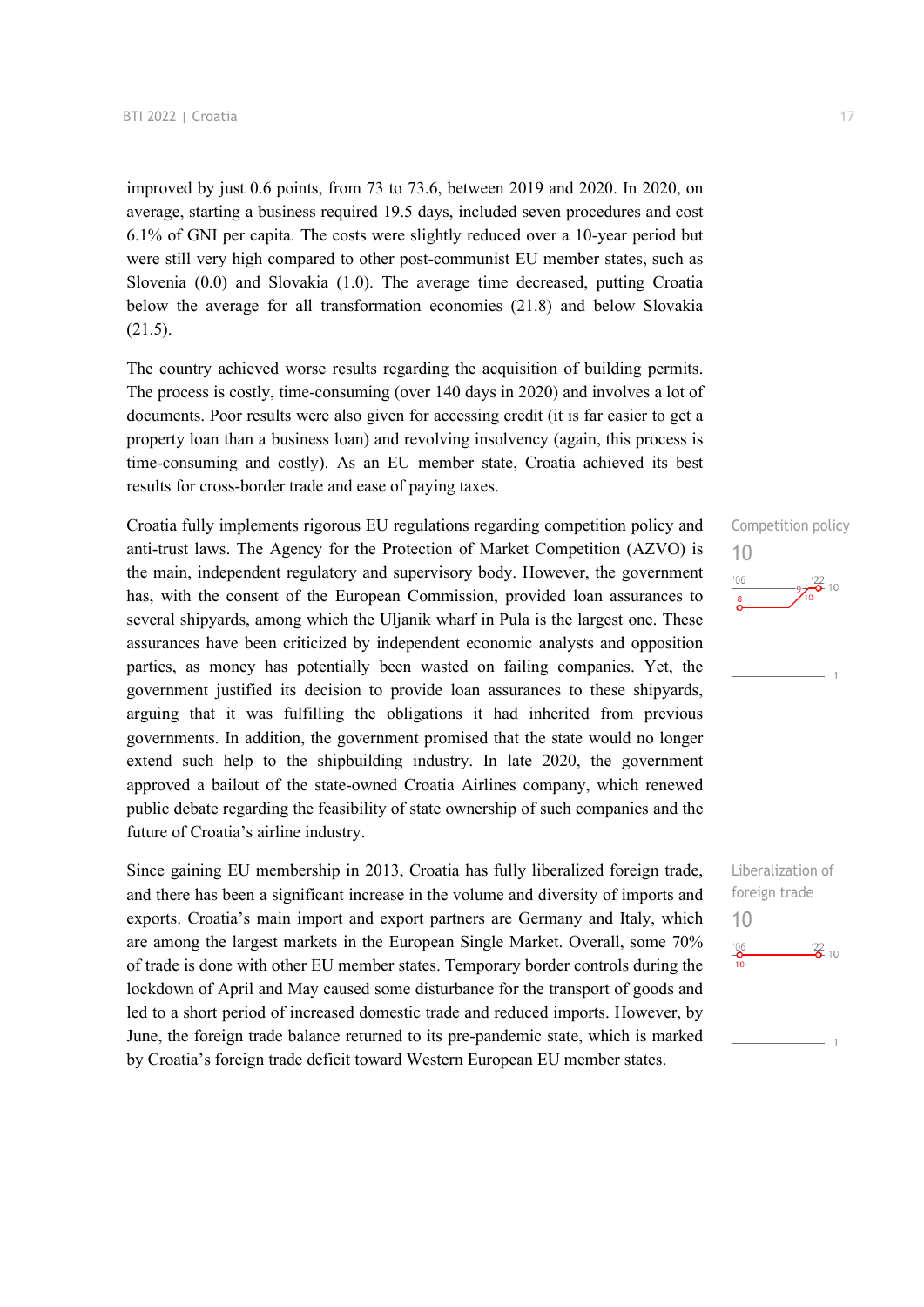The banking sector in Croatia is strong and diverse, with almost all major banks owned by foreign capital, mostly by parent banks in Austria and Italy. Contrary to the experience of other EU member states that had to deal with a banking crisis in the aftermath of the Great Recession of 2008–2009, Croatia's banks have withstood several stress tests and represent the most robust part of the national economy. The share of non-performing loans to total gross loans dropped to 6.99% in 2019, a huge decline in comparison to 16.7% in 2015. Croatian banks maintained a high capital adequacy ratio (24.9% at the end of 2020 compared to the EU average of 18%), despite the economic downturn caused by the pandemic and measures that forced businesses to temporarily close. Banks have adapted to the pandemic by offering loan postponement or refinancing measures for private clients and enterprises as well as promoting internet and mobile banking. According to Croatia's central bank, by the end of 2020, long-term interest rates to non-financial institutions stood at 2.75%, while average interest rates were 3.45% for home loans and 6.55% for consumers loans. By the end of 2020, associations representing borrowers had partially won a series of court battles, which secured compensation from banks regarding interest rates hikes on Swiss franc loans during the recession years (2009– 2015). In early 2021, the Constitutional Court dismissed claims made by the banks, which brought a successful end to the collective legal action launched by the associations of borrowers.

#### **8 | Monetary and fiscal stability**

The average annual inflation rate in consumer prices increased from -1.1% in 2016 to 0.8% in 2019. In 2020, it rose to 2.0% in January, but fell to -0.7% in December. Thus, the stress put on businesses by the pandemic as well as the increase in government spending to save jobs in industries hit hard during the pandemic did not affect monetary stability.

The real effective exchange rate (base year: 2010) rose somewhat, from 105.91 in January of 2018 to 108.11 in December 2020.

Despite some populist opposition parties demanding a more proactive role in providing stimulus to domestic business, the central bank has been consistent in maintaining its independent role, ensuring the stability of the exchange rate between the kuna and euro. Through targeted measures, the bank has achieved high liquidity in the economy and combated short-term appreciation in the national currency.

According to available polling data for the 2019–2021 period, a majority of citizens did not favor the swift adoption of the euro. Indeed, the major opposition party, SDP, has also shown a reluctance to support membership in the eurozone in the short term. However, the government and the central bank have taken decisive steps toward the adoption of the euro, which was one of the main goals of the central bank during the period under review. Croatia's central bank has publicly expressed Banking system 9



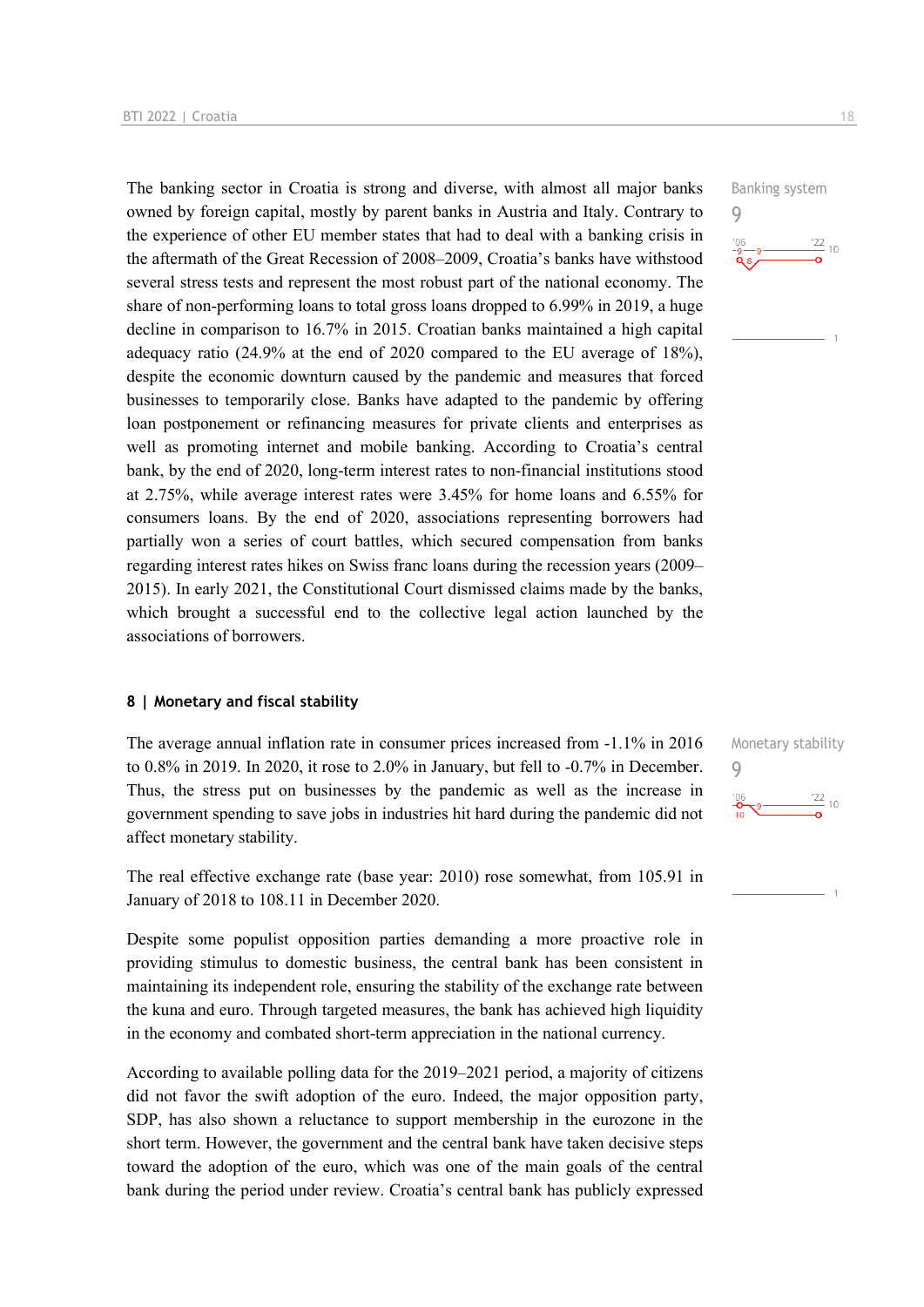its support for Croatia's eurozone membership, pointing out that more than threequarters of savings and loans in the country are in euros, and that the economy is highly oriented toward the European Single Market. Adoption of the euro, planned for 2023 after Croatia joins the ERM II mechanism in 2020, is expected to lead to lower export costs, and lower interest rates for the government, entrepreneurs and consumers.

The government's fiscal policy has shown great stability. The same non-partisan, but HDZ-friendly finance minister has held office since 2015, a period that has spanned three cabinets and two different prime ministers. The current account balance averaged 2.5% of GDP in the 2016–2019 period. In 2020, during the pandemic, it fell to -1.0%. The gross foreign debt was reduced to 75.3% of GDP in 2019, yet it rose again in 2020 to 82.2%. Years of relatively successful fiscal constraint paid off and produced a financial buffer that could be used to intervene during exception circumstances, such as the pandemic. During the lockdown in April and May 2020, numerous enterprises received government relief as a job security and business liquidity measure. Croatia has slightly improved its credit score, which received BBB- (Standard & Poor's, Fitch) and Ba1 (Moody's) ratings, with a stable outlook, in 2021. The government bond yield in the same period was 0.6%, with a decreasing tendency. However, fiscal responsibility is regularly challenged by local politicians who demand targeted interventions as well as opposition parties and trade unions that demand public sector pay rises. In preelectoral periods, the government might steer from its fiscally conservative course and engage in one-off discretionary spending in underdeveloped parts of the country or on companies in need of public relief.

### **9 | Private Property**

Property rights are well established in Croatia and follow a legal framework that is aligned with common regulations and practices around the European Union.

According to the 2020 World Bank Doing Business Report, the country scored 77.4 out of 100 points on property registration.

However, in the capital city, the ownership of numerous residential and nonresidential properties remains unresolved due to incomplete denationalization following the country's communist era. The digitalization of cadaster and land registration databases has greatly reduced this problem.

According to 2019 Eurostat data, almost 90% of Croatian citizens lived in property owned by themselves or their relatives. The Plenković government had announced the introduction of a property tax, a form of taxation that is common in the European Union. However, this tax reform was postponed several times due to widespread public opposition, as many owners, especially the elderly, fear such a tax would force them to sell their real estate.







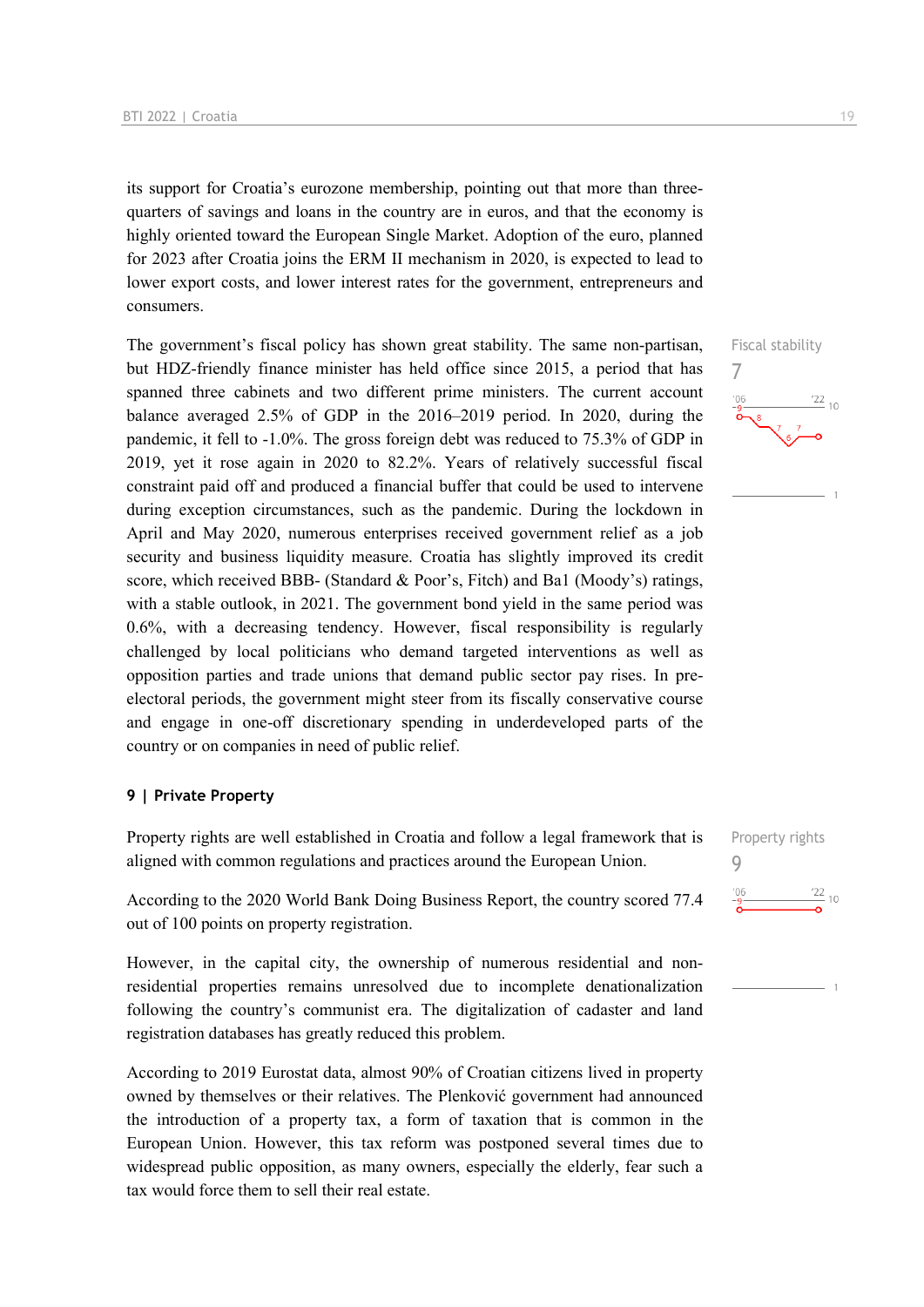Although privatization started in the late 1980s, before the fall of communism, among post-communist EU member states, Croatia has one of the highest numbers of partially or fully state-owned enterprises. Private enterprises do play a key role on the labor market, yet the consolidated state represents one of the largest employers. Many important enterprises are owned by foreign capital, mostly from Germany, Austria and Italy.

The new Plenković government (since 2020) has merged the previous Ministry of State Property with the Ministry of Construction and Spatial Planning. The new, enlarged ministry holds regular public offerings for shares in state-owned companies and auctions of state-owned real estate. However, there have been no notable large initial public offerings (IPOs) or privatizations of particularly important state-owned enterprises. In addition, the government is trying to rent its numerous residential and commercial properties rather than sell them to private bidders.

Although virtually all parliamentary parties are committed to private property and private enterprise, many political actors, both left-wing and right-wing, are reluctant to consent to further privatization of state-owned enterprises deemed of national interest. However, there is no clear consensus regarding which companies are of national interest. The rapid privatization of state-owned enterprises is mainly advocated by newer centrist parties, some liberal internet media portals and the newly formed Voice of the Entrepreneurs.

### **10 | Welfare Regime**

Croatia is constitutionally defined as a social state and almost all political parties agree on the basic tenets of a welfare state, including a public health care system and a public retirement scheme. Although the country spends a substantial amount of its GDP on welfare (21.7% as opposed to an EU average of 27.9%), it has one of the highest at-risk-of-poverty rates (19.4% in 2018) in the European Union. This points to a situation where social safety nets are well developed yet fail to cover risks for all strata of the population.

Although universal health care is available throughout the country, there are differences in the quality of service between larger cities and rural areas. Higher earning individuals will often resort to paying for private health care services to avoid waiting lists in public facilities.

According to the latest Crostat (2018) data, the three largest components of welfare expenditures are sickness and health care (33.6%, above the EU average), old-age benefits such as pensions (34%, below the EU average), and disability benefits (10.3%, above the EU average). The high share of disability benefits is linked to the legacy of war and high numbers of war veterans. In contrast, Croatia spends just 2.9% on unemployment benefits. War veteran pensions are calculated according to Private enterprise 7  $\frac{22}{10}$  $106$ 

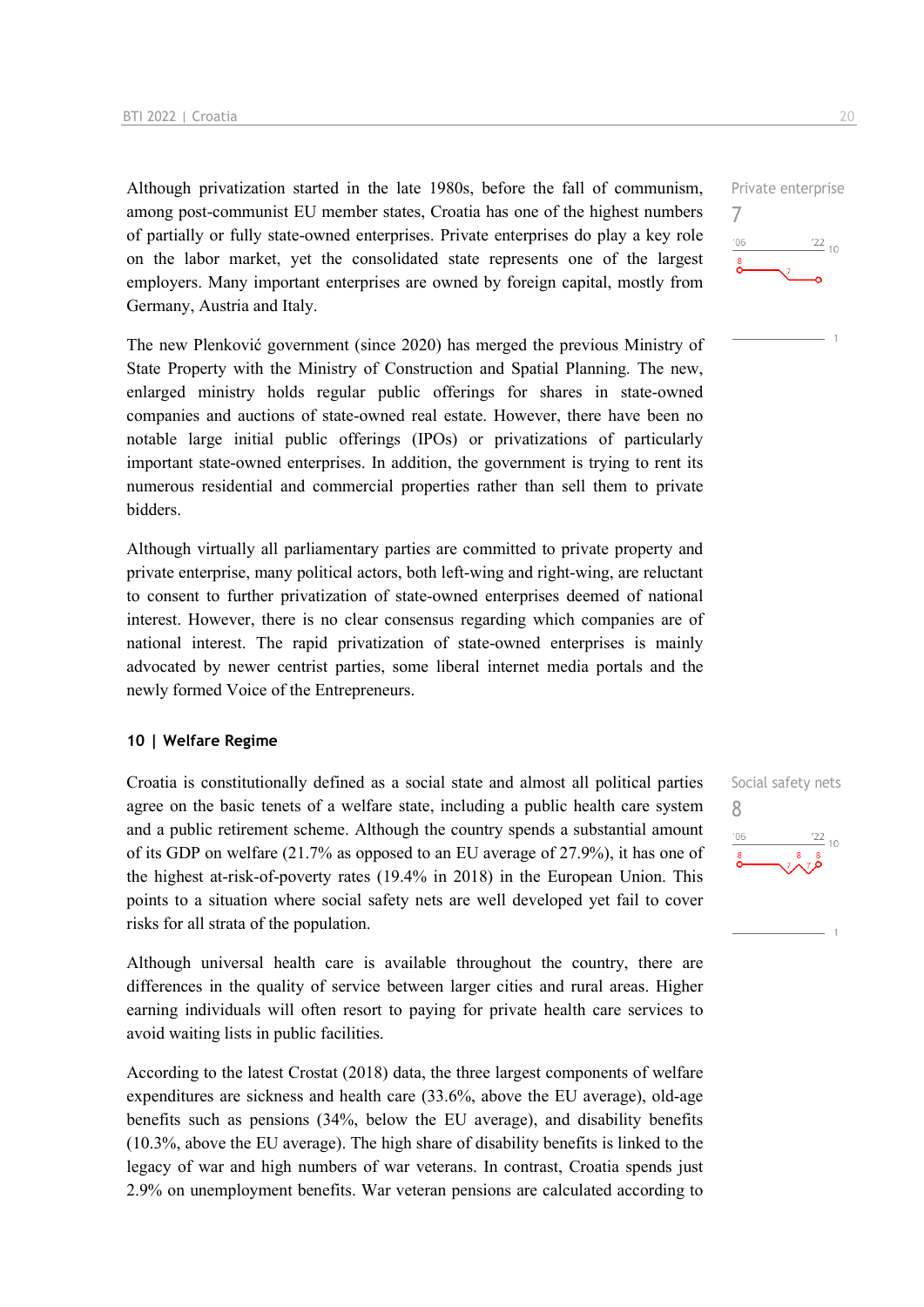special legal provisions, a situation which is regularly criticized by center-left, and economically liberal opposition parties and journalists.

The retirement scheme consists of three tiers. The first one is public and mandatory; the second is mandatory, yet privately managed; while the third is supplementary, private and entirely optional. Due to population aging, negative demographic trends (e.g., low birthrates, and high rates of emigration to Ireland, Germany and Austria) and very low immigration rates (mostly from Bosnia and Herzegovina), the first tier cannot be adequately covered by employer insurance payments and must be directly supplemented by the state budget. Of all old-age beneficiaries, 11.2% received a disability pension, while 19.3% of all pensions amounted to survivors' benefits.

Wealthier local governments, especially the capital city and cities on the Adriatic coast, provide additional benefits (e.g., cash and reduced prices for a range of public services) for families, children and the elderly.

During the pandemic-related restrictions on businesses, the government provided cash compensation in order to prevent massive job losses in sectors (e.g., the hospitality industry) severely hit by the government's health care measures. However, the overall registered unemployment rate rose to 9.5% by December 2020.

Public awareness has increased about the need to fully implement the legal framework, largely harmonized with the European Union, which stipulates equality of opportunity provisions. Among the Roma community, school participation rates remain low, while some rural areas populated by ethnic Serb communities are underserved by basic public services and lack quality infrastructure. The December 2020 earthquake in the Petrinja region has further highlighted the poor living conditions of rural Serbs.

Civil society organizations focusing on minority rights still report sporadic discrimination in employment. On the other hand, the Constitutional Law on the Rights of National Minorities provides for an equitable presence of national minority representatives in local and national government. In the 2018–2021 period, media attention on the question of gender-based discrimination and violence has increased, with prominent public personalities organizing support and advocacy groups with the help of social media platforms.

Women, and members of ethnic and other minority groups generally have equal access to education, public office and job opportunities, although more active labor market policies would probably increase the number of Roma in employment. Generally speaking, children in rural areas of all ethnicities have poorer access to education, with many having to rely on expensive school bus services or walking to the nearest secondary school. This is part of a larger problem of unequal regional development in Croatia and the increasing depopulation of the countryside.

Equal opportunity 8 $\frac{22}{10}$  $'06$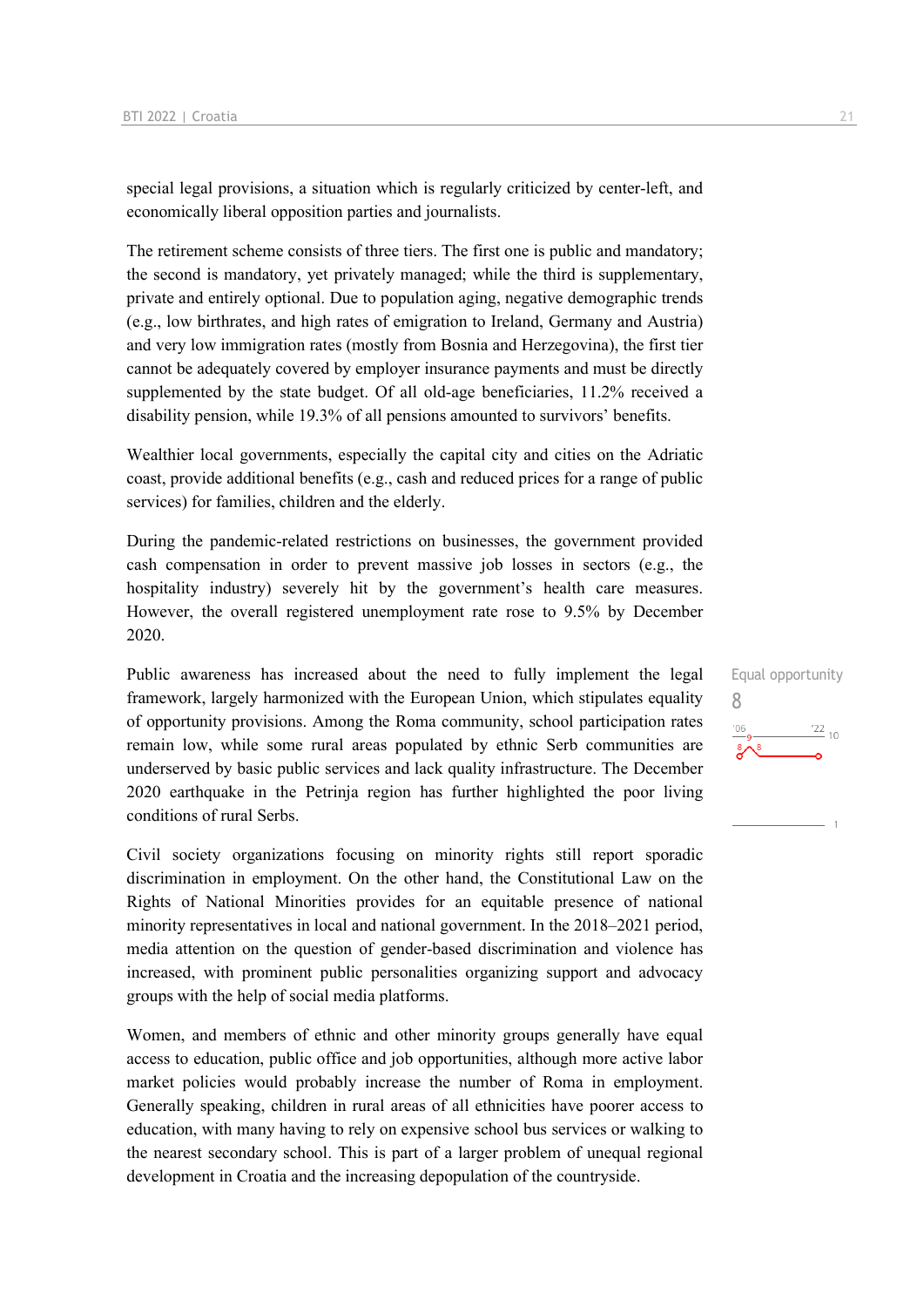Younger women are better educated than younger men, with a 1.3 ratio in tertiary education. However, the share of women in the total work force was 46.6% in 2020 since many older women, especially in rural areas, are unemployed, underemployed or not seeking employment.

### **11 | Economic Performance**

After a prolonged recession, the country started to experience slow yet sustained economic growth. In the 2015–2019 period, the annual real GDP growth rate was 2–3%. Yet, because Croatia's economy heavily relies on tourism and consumption, the GDP growth rate in 2020 (based on projections by Croatia's central bank) was - 8.9%. While both exports and imports grew at an average annual rate of 6% in the 2015–2019 period, exports fell by 26.4% and imports contracted by 16.3% during the pandemic. The annual employment growth rate was 2% prior to the pandemic but fell by 1.5% in 2020. The unemployment rate, according to ILO methodology, fell from 11.2% in 2017 to 6.6% in 2019. During the May 2020 pandemic-induced lockdown, the unemployment rate reached 8.7%, before falling to 8.0% toward the end of the year.

After leaving the Excessive Deficit Procedure, Croatia maintained a balanced budgetary policy, which slowly but continuously cut its gross foreign debt. Yet, with the onset of the pandemic, the government resorted to budgetary expansion, which returned the gross foreign debt to 82.2% of GDP, the same rate as in 2018.

Relatively stable macroeconomic conditions in previous years have enabled Croatia to handle the economic downturn caused by the pandemic and finance the subsequent job-saving measures (e.g., direct financial help for employers affected by restrictions and/or lockdown) in a successful way.

However, the focus of government economic policy on the pandemic and saving existing jobs has prevented the government from pursuing much needed structural reforms. This would include reforming the management of public companies, further privatizing or monetizing state-owned enterprises and assets as well as improving the financial sustainability of the health care and public pension systems.

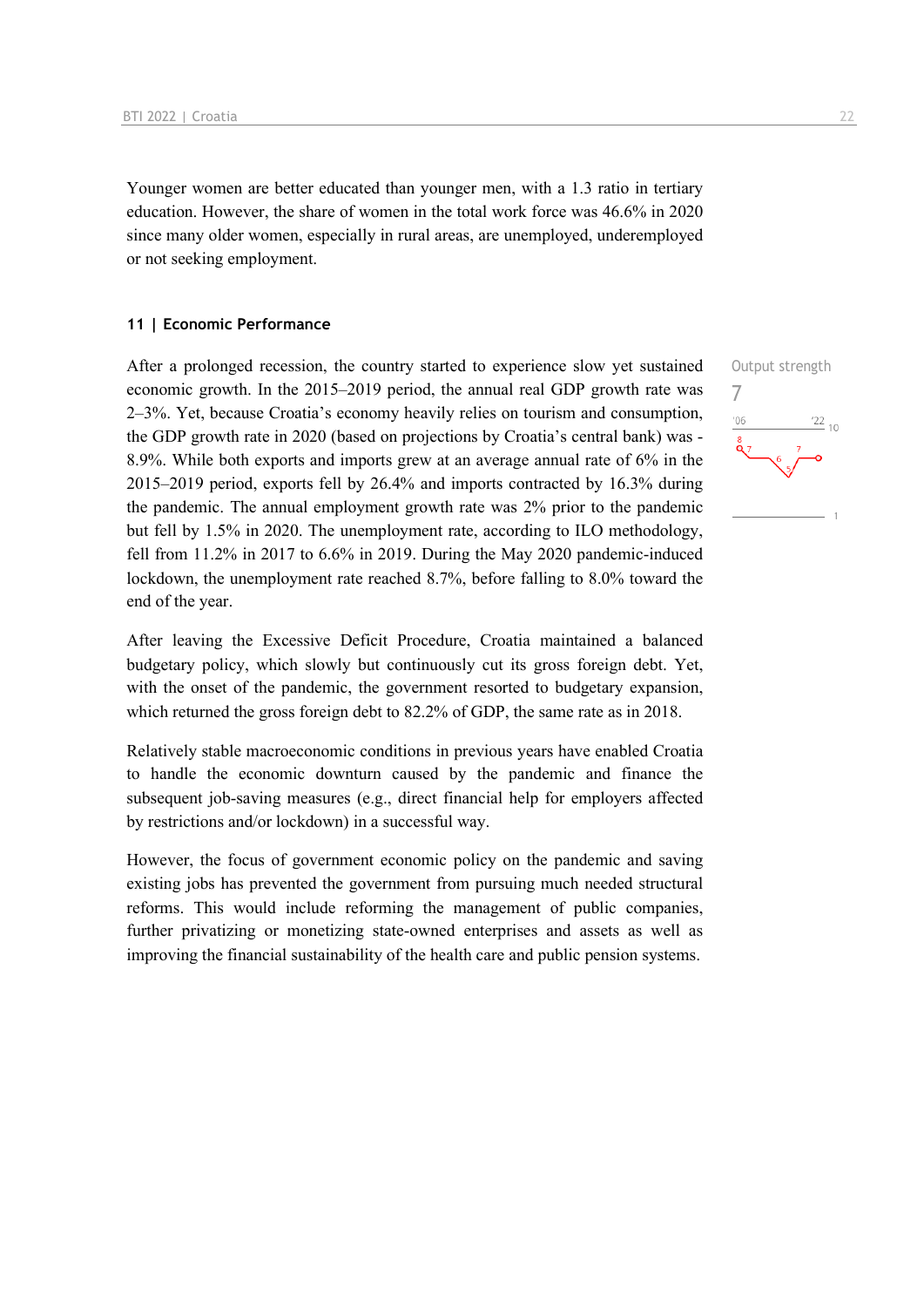### **12 | Sustainability**

Since joining the European Union, Croatia has introduced strict and comprehensive legislation on environmental protection and sustainable development. It spends 2.4% of its GDP on environmental protection, which is above the EU average. Its share of renewable energy in gross final energy consumption is 28%, which is above the 20% target set by the Europe 2020 agenda. It has also achieved a 25% reduction in greenhouse gas emissions compared to the 1990 base level. However, the country lags behind in implementation of the circular economy and sustainability, particularly regarding water management and waste management. The majority of wastewater is still discharged into the sea. In addition, although Croatia has one of the largest reserves of freshwater of any EU member state, the country's public water supply infrastructure is outdated and poorly maintained, which results in large water losses due to leakages. The implementation of plans for the construction of local and regional waste management and recycling centers is showing slow and uneven progress. In 2019, the recycling rate of municipal waste was 30.2%, as opposed to the EU average of 47.6%. Local environmental protection NGOs regularly advocate for quicker implementation of sustainability goals. While environmental policy is high on the government agenda, there is still a lot of room for progress.

Through the Energy Renewal program, the government provides incentives for private households to upgrade their insulation and heating systems, or to install renewable energy sources (mostly solar). Private producers of wind energy are particularly incentivized, as the government provides a cash bonus for the production of green energy.

In 2014, the Croatian parliament adopted the Comprehensive Curricular Reform. Yet, by 2018, it had undergone numerous changes under several governments, reflecting opposing ideological approaches to educational reform. After 2018, it was transformed into School for Life, an experimental program with a greatly reduced scope compared to the original intention. The emphasis of the program is to reduce workload (especially in social sciences and humanities), increase IT and presentation skills, and ultimately better prepare pupils for university and the labor market. However, the public education system, from primary schools to universities, is underfunded. Public expenditure on education and training has been around 4% of GDP over the last couple of years, while investment in research and development has amounted to 1.1% of GDP.

Croatia's position on the U.N. Education Index has improved over the last decade. In 2019, it was 0.805, well above the average score of 0.578 for transformation economies, but lower than, for example, Slovenia (0.910). In the latest PISA study results (2018), Croatia's pupils scored 479 in reading (average 487), 464 in



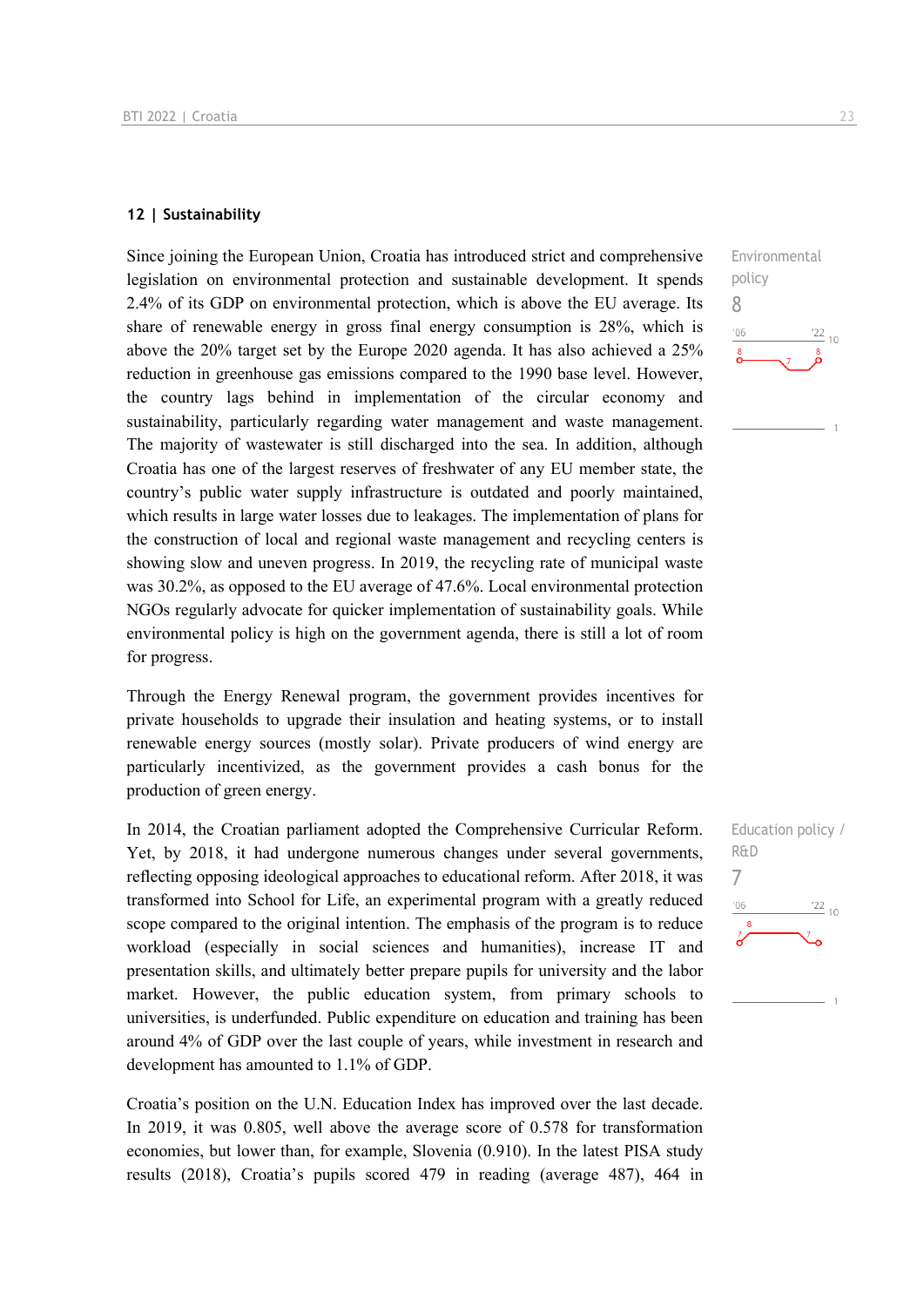mathematics (average 489) and 472 in science (average 489). This has highlighted the need to accelerate reform of the education curricular, since Croatia's schools, albeit above average in general terms (U.N. Education Index), fail to equip young people with the necessary practical skills to participate in today's complex society and economy.

In addition, there are notable structural weaknesses at the tertiary level. The education reform did not encompass universities, although the University of Zagreb, the country's oldest and largest university, ranked only between 401 and 500 place on the 2020 Shanghai Ranking List. Furthermore, the university experienced a governance crisis, as the rector engaged in appointments against the wishes of individual faculties and started concentrating power in his own hands, backed by a compliant university senate and shielded by the legally mandated autonomy of the university.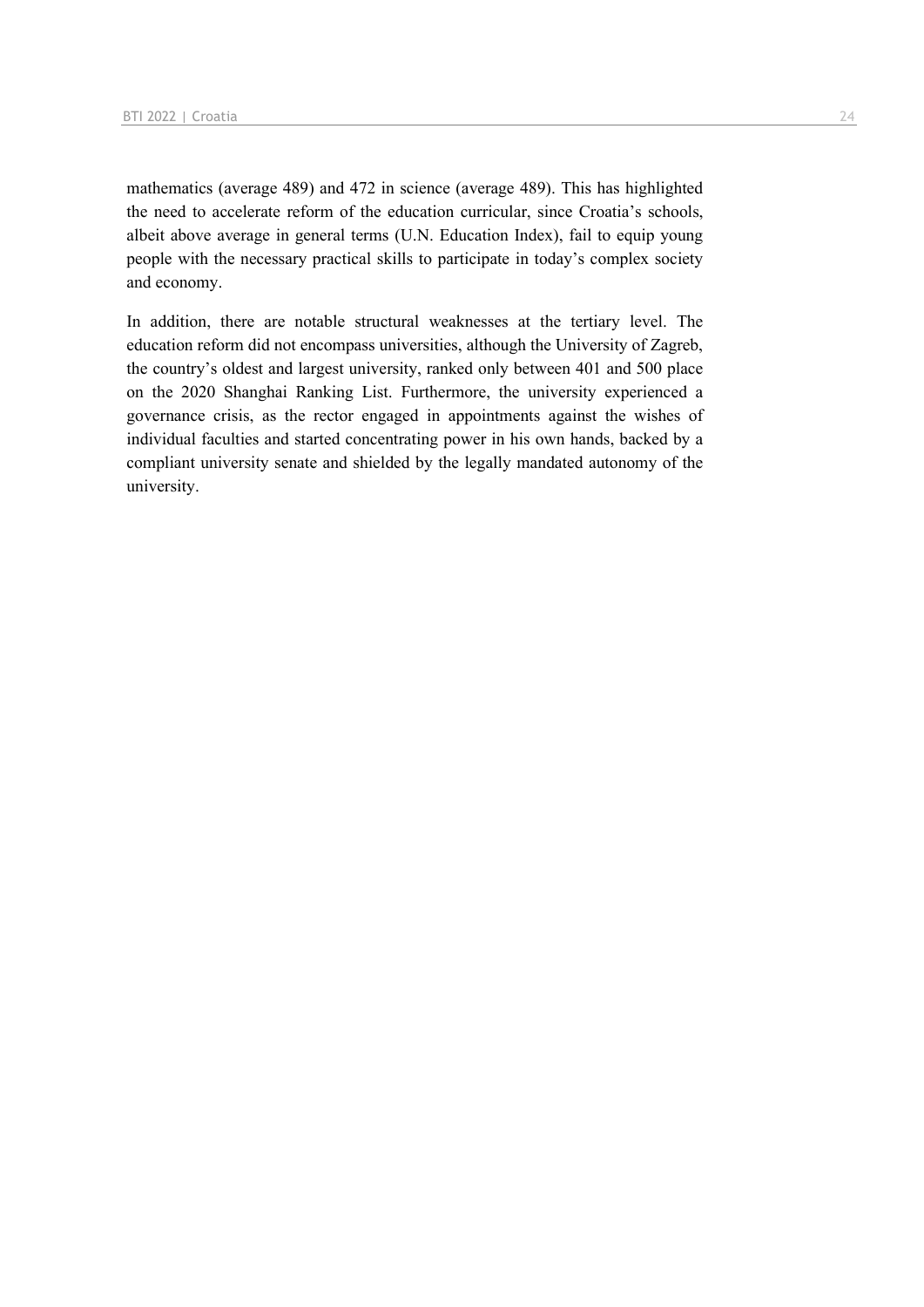### Governance

### I. Level of Difficulty

The country's negative demographic situation, which has led to labor shortages and rising numbers of pensioners, remains a structural problem for Croatia. The emigration of young, educated individuals as well as entire families has led to significant brain drain. In addition, there are stark regional differences between, on the one hand, the wealthy capital city of Zagreb and the tourism-oriented towns on the Adriatic coast, and, on the other hand, the largely rural hinterland, especially in eastern parts of the country where the economic and social consequences of the 1991–1995 war are still clearly visible.

Although the country has managed to avoid massive numbers of COVID-19 infections during the pandemic and prevented its public hospital system from collapsing due to overwhelming demand, the pandemic has revealed a structural weakness of the Croatian economy, which is over-reliant on consumer spending and the inflow of foreign cash from international tourists.

The devastating earthquakes that hit the capital city (5.5 magnitude) and the central Croatian region of Sisak-Moslavina (6.4 magnitude) in March and December 2020 have left thousands without their homes, and numerous hospitals, schools and other public buildings severely damaged. The earthquake in Zagreb has revealed decades of urban planning and conservation mismanagement, while the earthquake in the Sisak-Moslavina region has highlighted the low quality of postwar reconstruction and building projects. Rebuilding will take years, and present a serious financial burden for national, regional and local governments as well as ordinary citizens and businesses. The Sisak-Moslavina region was already in a grave demographic situation, yet the aftermath of the earthquake threatens to hasten patterns of depopulation, especially among younger and better educated citizens.

Croatia has a relatively strong and long tradition of civil society organizations. Environmental, women's rights and human rights organizations have their roots in the second half of the 1980s, while Catholic lay organizations and cultural organizations have a tradition going back to the early 20th century. While the level of active citizenship remains low (9.7% as opposed to an EU average of 19.3%, according to Eurostat), civil society in Croatia is vibrant and diverse. In addition, levels of social capital are lower than on average across the European Union, with 81.2% of respondents in Croatia having someone to rely on compared to 92.7% on the EU level, according to Eurostat data.

**Structural** constraints 4  $n<sub>6</sub>$  $\frac{22}{10}$ 



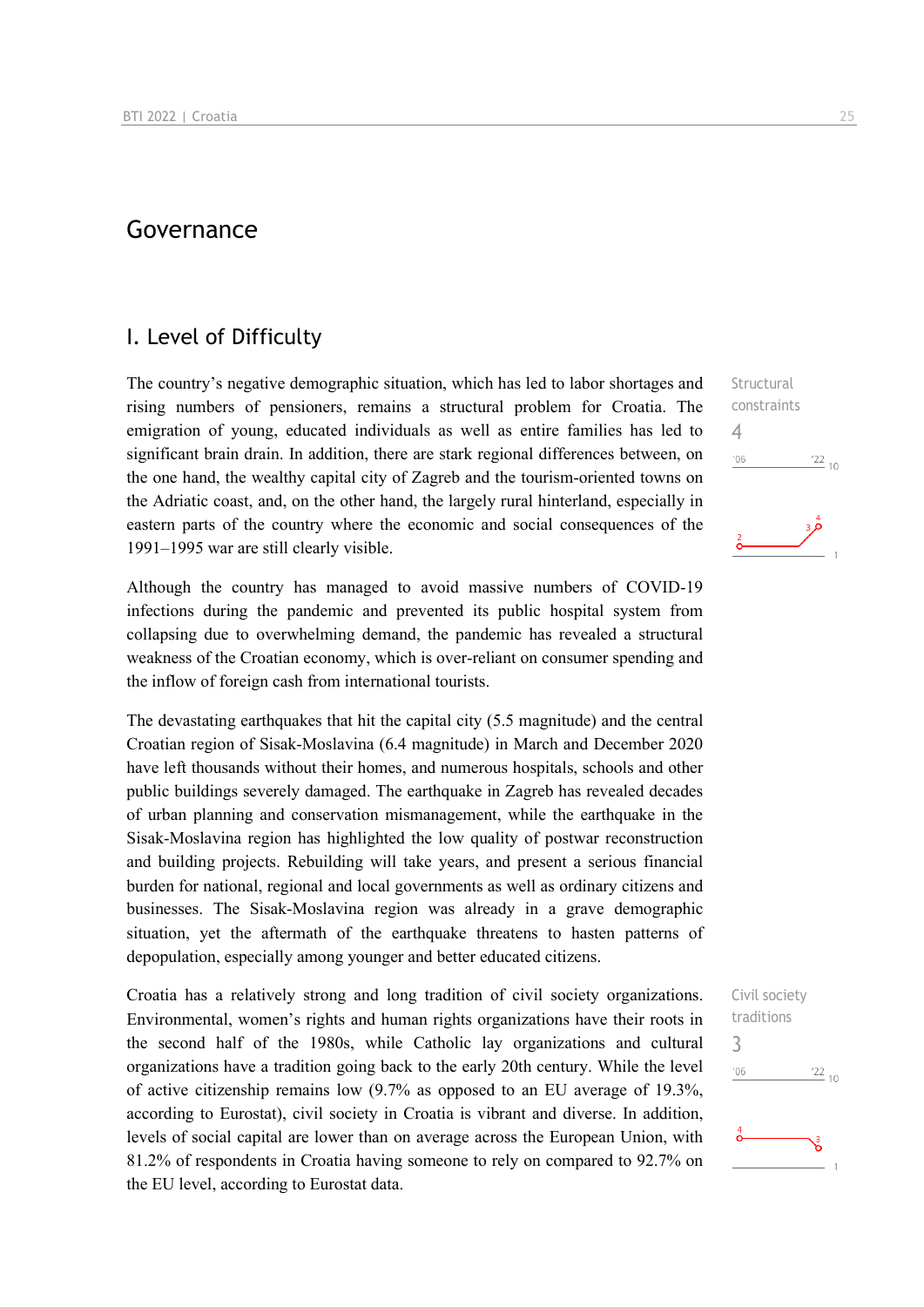Many advocacy and watchdog NGOs contribute to public awareness about civil and minority rights and can influence government policy. Civil society organizations largely depend on public money or money coming from EU-funded projects and foreign embassies. War veteran organizations are particularly active and sometimes resort to protests in order to demand more social transfers or to object to the nature of public war commemorations. They are closely linked to the main center-right party (HDZ) and parts of the Catholic clergy. Conversely, many human rights and minority rights NGOs are close to center-left and green-left parties. Several prominent politicians started out as civil rights or war veteran activists. Associations of sports fans, particularly followers of the biggest football clubs in the country, have a strong presence in local communities.

The proactive civic response and rapid self-organization in the wake of the March and December earthquakes demonstrated the strength and scope of civil society organizations.

The main social cleavages in Croatian society run along cultural-religious lines, and the different experiences and interpretations of traumatic historical events and periods.

This means that political parties, the media and civil society organizations can roughly be ordered on a cultural-ideological left-right scale. On the left, one finds more secular and socially liberal, and often more affluent social groups. These groups were less affected by the Croatian War of Independence and have a more favorable view of socialist Yugoslavia and the legacy of the anti-fascist partisan movement during World War II. On the right, one finds social groups that are close to the Catholic Church, more traditional and often represent rural or suburban areas, with a clear anti-communist outlook.

In recent years, the government has taken decisive steps to achieve further reconciliation, and a common remembrance of war victims that is agreeable to both the ethnic Croat majority and ethnic Serb minority. There are sporadic, minor acts of violence, which are ethnically motivated. Meanwhile, ideological and ethnically motivated vandalism (often in the form of graffiti) is not uncommon. Social media is often a platform for hate speech of different ideological shapes and colors.

Conflict intensity  $\overline{\phantom{0}}$  $^{\prime}06$  $\frac{22}{10}$ 

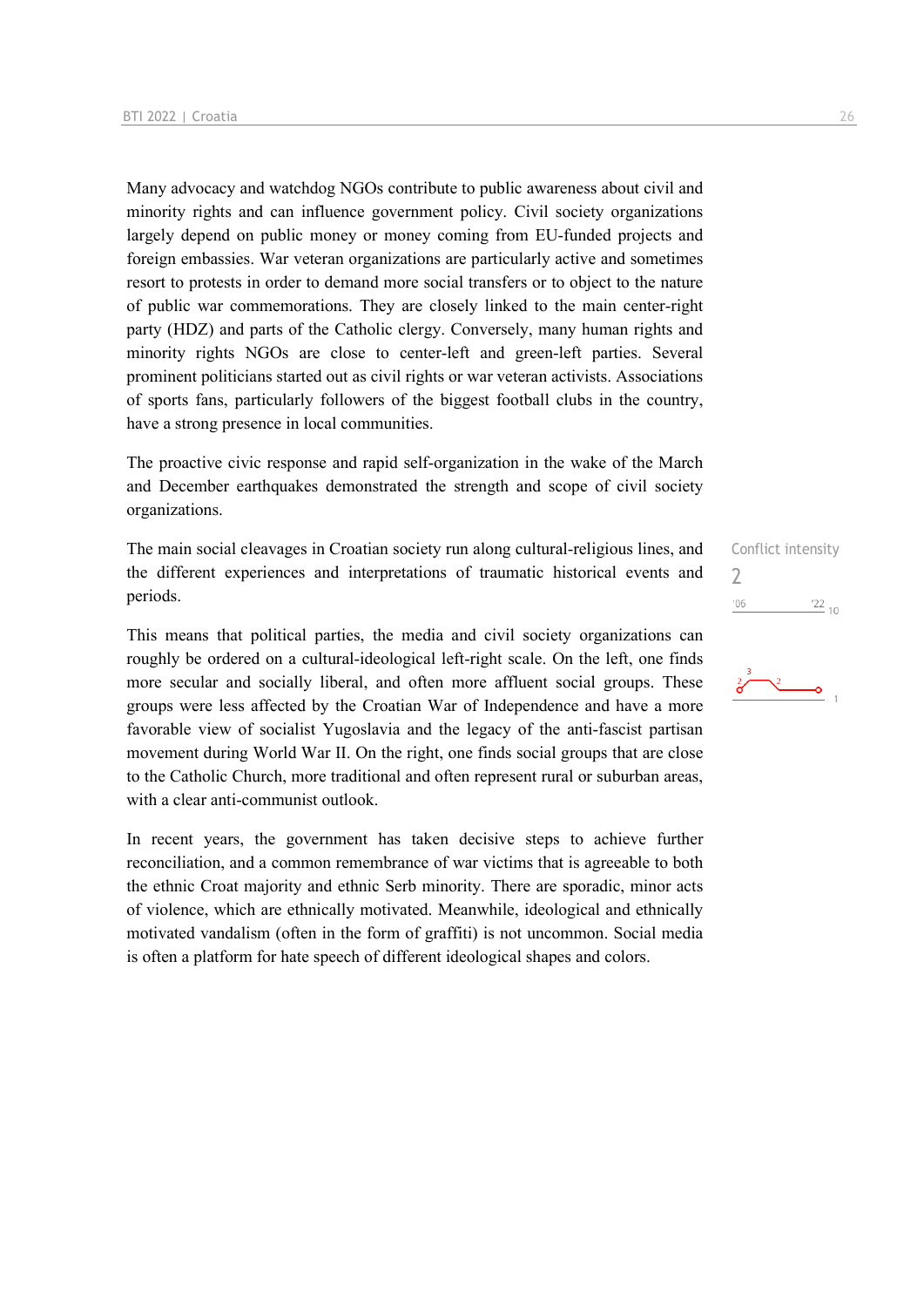### II. Governance Performance

### **14 | Steering Capability**

The government has adopted a range of long-term strategic documents, including the new National Development Strategy for the 2020–2030 period. The government presented the strategy as visionary, while opposition parties, and many economic and political science policy analysts described it as too general and unrealistic. The strategy builds upon the European Green Deal and the Territorial Agenda 2030. Substantial emphasis has been placed on green transformation, sustainability and greater connectivity both inside the country, and between the country and the rest of the European Union. In addition, the strategy devotes a lot of space to crisis resilience given the experience of the 2008–2009 Great Recession, with economic growth resuming only in 2015, and the 2020–2021 pandemic, which has negatively affected tourism, an industry that the Croatian economy greatly relies on.

One of the major constrains on achieving long-term development goals is the slow and centralized nature of public administration, which is undermined by corruption and the hiring of senior personnel along partisan lines. However, steps have been taken to digitalize administrative databases and services. Digitalization efforts were further accelerated and expanded during the pandemic. Yet, the pandemic has also forced the government to focus on immediate action regarding COVID-19 testing and vaccinations, which has left little room for long-term goals, such as health care reform, and the financial and organizational restructuring of medical facilities. Long-term strategic policy orientations have also been thwarted by parliamentary majorities that rely on the support of several small parties, leading to government policies that cater to the niche interests of particular political and social groups.

Public policy implementation remains a serious challenge in Croatia. Annual recommendations from the European Commission regularly include public administration reform (efforts to raise efficiency and promote meritocracy), health care and pension system reform (long-term financial sustainability), and reductions in unnecessary obstacles to doing business. These recommendations are formally acknowledged by the executive, yet only about one-fifth of these are implemented.

There is a huge difference in the quality of policy implementation between national, regional and local governments, with problems in effective vertical coordination. In addition, horizontal coordination between government ministries and agencies is suboptimal, which leads to duplication, incoherence and even contradictions in policy processes.

### **Ouestion** Score



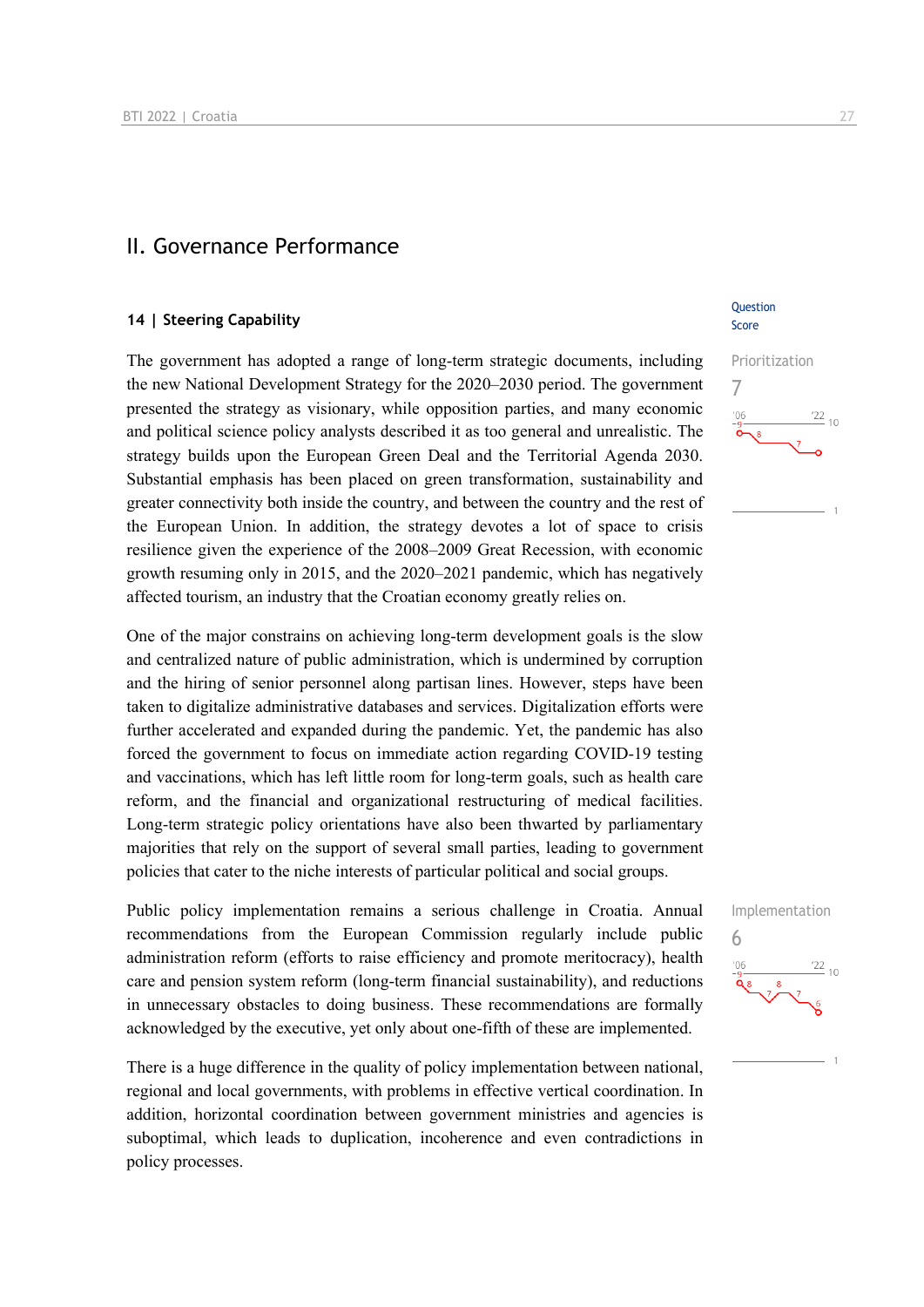During the pandemic, the government continued its tax reform, which lowered income and enterprise taxes. However, it failed to achieve real progress on its judicial and public administration reform priorities. Meanwhile, the Ministry of Health has been entirely preoccupied with the pandemic, which has left no room for long-term plans to improve public procurement for hospitals, the training and employment of young medical practitioners, and the expansion of services to remote areas. The introduction of a property tax, a government goal for almost seven years, has been postponed due to the pandemic and the unpopularity of such a tax reform.

Limited success in public policy implementation is closely linked with poor monitoring mechanisms. This is exemplified by the fact that the parliament often discusses the annual reports of public institutions several years after the reports are published. Challenges regarding policy implementation are especially evident in the gap between the urgency of the national demographic crisis (low birth rates; high emigration of young individuals and families to Western Europe; and rapid depopulation of rural areas, especially those affected by the 1991–1995 war) emphasized in government documents and the policy measures taken to tackle this issue.

The government continues to fail to recognize the need for more policy innovation, and policy learning from past experiences and best practices. Croatia's slow and incoherent policy learning process has regularly been criticized by the European Commission. Domestic advocacy and watchdog NGOs, which focus on good governance and the promotion of evidence-based policymaking, regularly offer detailed recommendations to the executive. These NGOs are partially involved in the policy process through working groups and public consultations, yet the final policy outcomes show a systemic inability to fully embrace policy innovation.

One of the obstacles to more successful policy learning is the low quality of public administration personnel, and the influence of vested particularistic economic interests and political party interests on policy implementation. The other major hurdle to policy innovation is the inadequate involvement of national and international experts in policy formulation, monitoring and evaluation. Even when experts are fully involved, their recommendations are often trumped by short-term electoral calculations that cater to specific voter groups. Similar to policy prioritization and implementation, the policy learning process is also hampered by a lack of vertical and horizontal coordination.

Although the government assembled a team of national health care experts to provide advice and guidance on policy measures regarding the pandemic, ultimately the executive failed to implement any of the recommendations and objected to the public criticism from some experts.

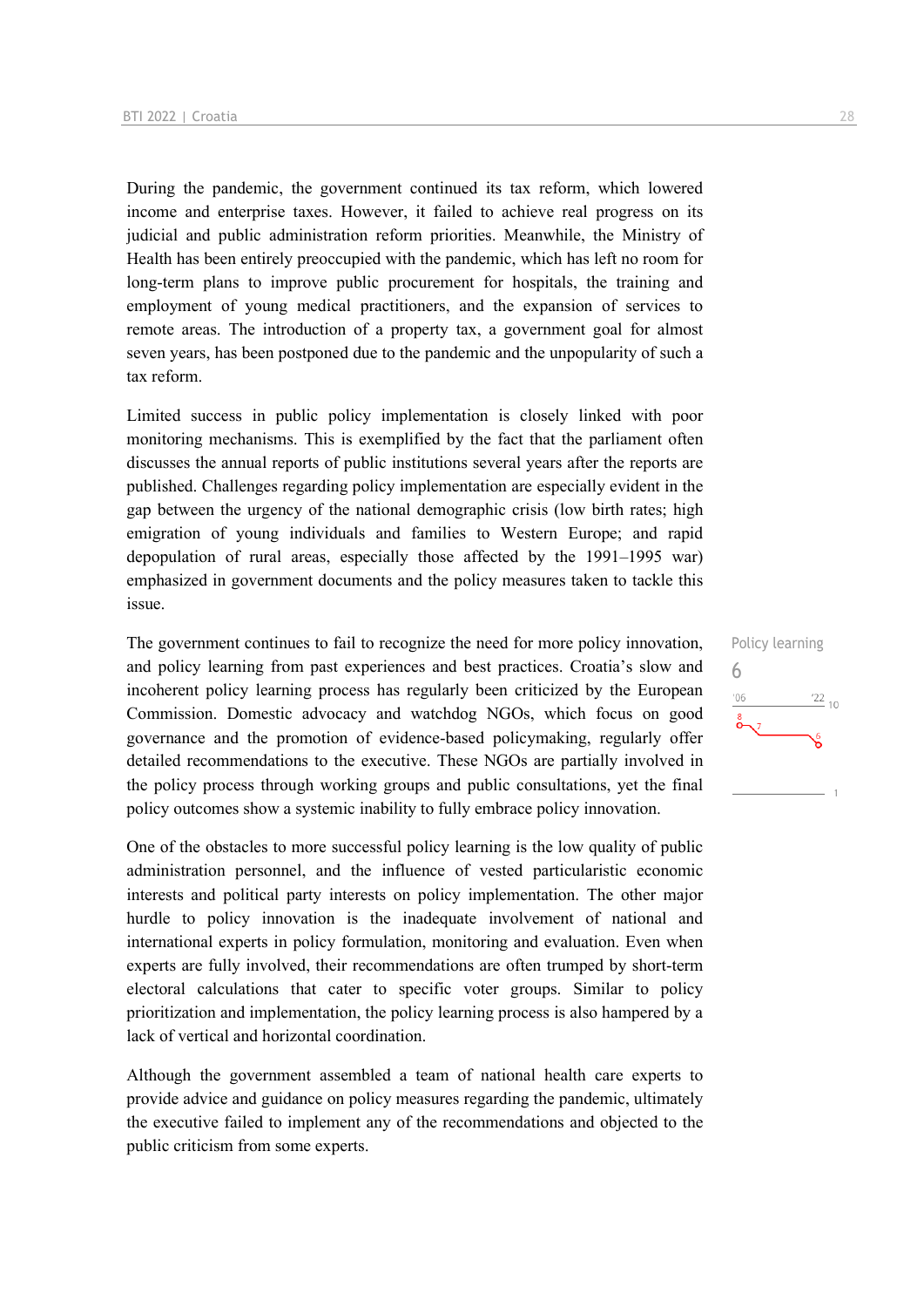### **15 | Resource Efficiency**

Government administration remains large in terms of the number of employees and its costs. The low efficiency of public officials compared to their share in government expenses is one of the focal points of critique from business associations and investors and adds to low citizen trust in public institutions.

The efficient use of budgetary resources presents a mixed picture. On the one hand, budgets have continued to be balanced, creating surpluses that were used to finance business stimulation programs during the pandemic. On the other hand, many budgetary components remain politically and legally fixed, with little possibility of renegotiating priorities or reallocating resources. In addition, in periods preceding an election, discretionary fiscal spending increases.

The efficiency of public administration is low because of high centralization, inefficient and fragmented local government, and the poor coordination of government agencies. Reform of public administration, although confirmed as a long-term strategic goal by the 2015 Public Administration Reform Strategy, is yet to be implemented. Meanwhile, all levels of government, especially regional and local government, suffer from poor human resource management, a lack of transparency regarding discretionary spending, and public procurement processes that are prone to corruption and conflicts of interest.

Croatia suffers from poor vertical policy coordination between the government and ministries (as well as national and local public administration), and poor horizontal policy coordination between government ministries. Different government ministries and agencies have their own institutional cultures and procedures, which leads to a lack of inter-institutional communication, coordination and mutual learning through the promotion of best practices. Even when two cabinet members are from the same political party, their ways of managing their respective portfolios and communicating policy priorities to lower-ranking ministry officials is suboptimal. This leads to overlapping competencies and redundant or contradictory institutional practices.

Despite the fact that cabinets in Croatia follow the prime ministerial type, with the prime minister and deputy prime ministers enjoying greater political leverage over other ministers and lower-ranking government officials, individual ministers will often lead their departments with little interest in coordinating with peers or achieving general government policies. In addition, there are few mechanisms for the effective resolution of disputes between different government ministries and agencies. Further, political appointments often extend to lower-ranking positions in the ministries, leading to ineffective leadership within ministries and cases of administrative obstruction along partisan lines.

 $^{22}_{-10}$ 

Efficient use of

assets 7

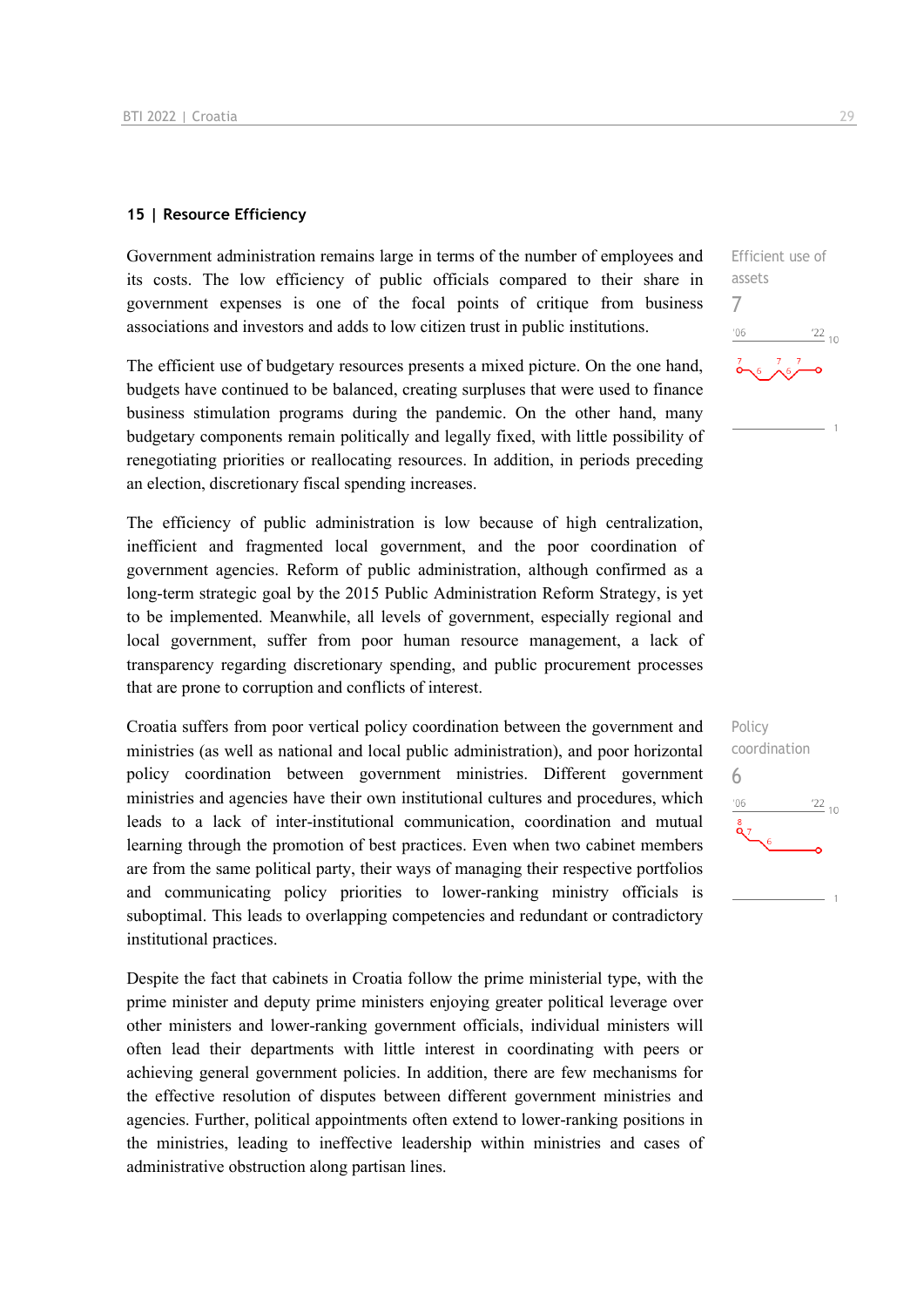Anti-corruption is a major policy issue for most political parties. EU membership has introduced new capabilities, measures and procedures to prevent corruption. The National Implementation Monitoring Council and the Commission for the Prevention of Conflict of Interest are the two major institutions tasked with implementing anti-corruption policies and monitoring of measures to prevent and sanction corruption. They enjoy public support, especially from journalists that specialize in investigating corruption cases. However, an effective long-term and sustainable policy of preventing corruption at all levels of government remains a challenge. The Commission for the Prevention of Conflict of Interest regularly collects and publicizes data on the private assets owned by government officials. This new visibility has highlighted many cases of incomplete information concerning the private property of politicians. Some of these cases have been pursued by investigative journalists, which has led to public outcry over a lack of transparency and the alleged misappropriation of funds (when private assets greatly outweigh the income of the respective politician). Ultimately, many of these scandals have led to the dismissal or resignation of government officials, indicating an increase in the public's ability to hold officials accountable.

Despite several prominent indictments for corruption – including of a former prime minister, head of the Chamber of Commerce and the sitting mayor of the capital city – anti-corruption court cases are very slow and often thwarted by the inability of the State Attorney's Office to successfully argue its case. The legal teams of the defendants are often able to exploit legal loopholes to stall or overturn convictions. This has had a major impact on public trust in the rule of law and effective sanctioning of wrongdoers. Thus, Croatian citizens show low trust not just in elected officials, who are perceived as often being involved in corruption and conflict of interest scandals, but also the judiciary.

According to national watchdog NGOs as well as GRECO, a Council of Europe monitoring body, the country has serious problems with corruption, particularly within the judiciary, public administration and state-owned companies. Corrupt practices are especially common in local government, which lead to local state capture. Intricate networks of local officials and private companies, which receive preferential treatment in the course of public procurement processes, place a heavy burden on local budgets, diminish the quality of public services, and reduce the trust of citizens in politics in general and local politics in particular.

Anti-corruption policy 7 $-06$  $\frac{22}{10}$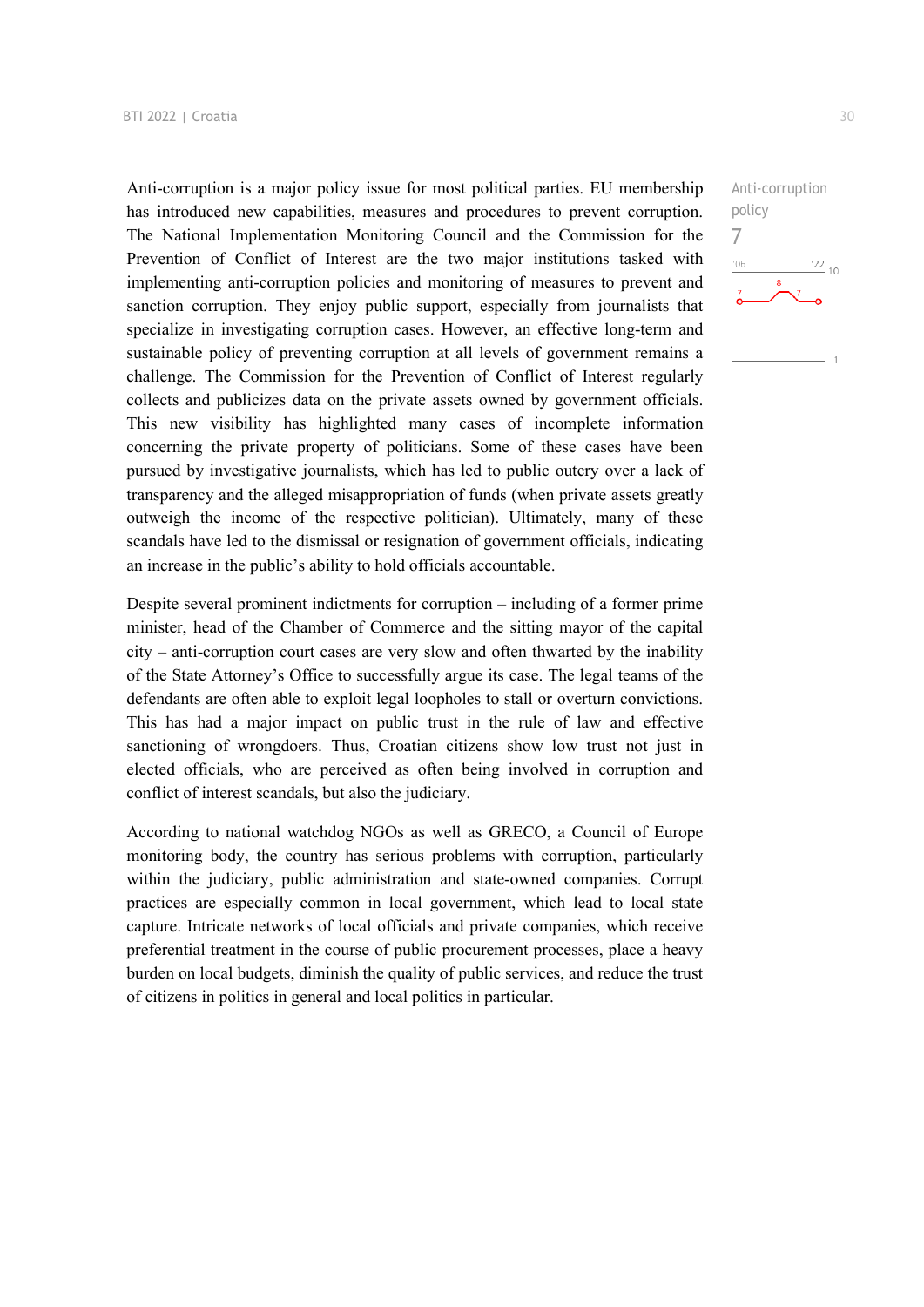### **16 | Consensus-Building**

All major political actors accept democracy as an established and normatively desirable form of government. Populist center-right and right-wing parties, such as the Bridge of Independent Lists and the Homeland Movement. Together with many like-minded civil society organizations, particularly Catholic lay organizations, these parties demand greater democracy through the expansion of civil society initiatives and referenda, accusing Croatia's established parties of being elitist and having alienated citizens from democratic institutions. These political actors sometimes question the extent of ethnic minority rights and their inclusion in political decision-making. This shows that there are some differences in the understanding of the liberal aspect of contemporary democracy among political actors in Croatia. In addition, there is no clear consensus among political actors about what constitutes hate speech, with left-of-center parties in favor of broader definitions of hate speech and the expansion of anti-discrimination laws. Meanwhile, on the right-of-center of the ideological spectrum, one can find demands for a more populist, people-centered version of democracy, with less emphasis on diversity and the public visibility of minorities. In addition, right-ofcenter and right-wing critiques argue that hate speech legislation contradicts freedom of speech and freedom of expression. Finally, demands for more peoplecentered policymaking and majority rule, coming from right-wing parties and NGOs, may be understood as hinting at a wish to replace liberal democracy with an illiberal, ethnic democracy.

Virtually all political actors accept the market economy, except for a small anticapitalist party called the Workers' Front. The Workers' Front has one member of parliament in the 2020–2024 parliament and advocates for a transition toward a democratic socialism of the 21st century. However, despite the fact that major political parties agree on the kind of capitalism that they prefer (i.e., a social market economy), they fail to achieve consensus on the exact definition of such an economic framework. Differences in common understandings of a social market economy are especially visible regarding the future course and scope of privatization of state-owned companies, labor market policy, health care policy, and tripartite collective bargaining between trade unions, employers' associations and the government. The narcissism of small policy differences leads to a failure to achieve cross-partisan consensus on economic policy, despite common agreement on the challenges faced by the national economy. The EU accession process (2000– 2013, with negotiations lasting from 2005 to 2011) has been the only policy area where broad political consensus was achieved and maintained.

Consensus on goals 9 $\frac{22}{10}$  10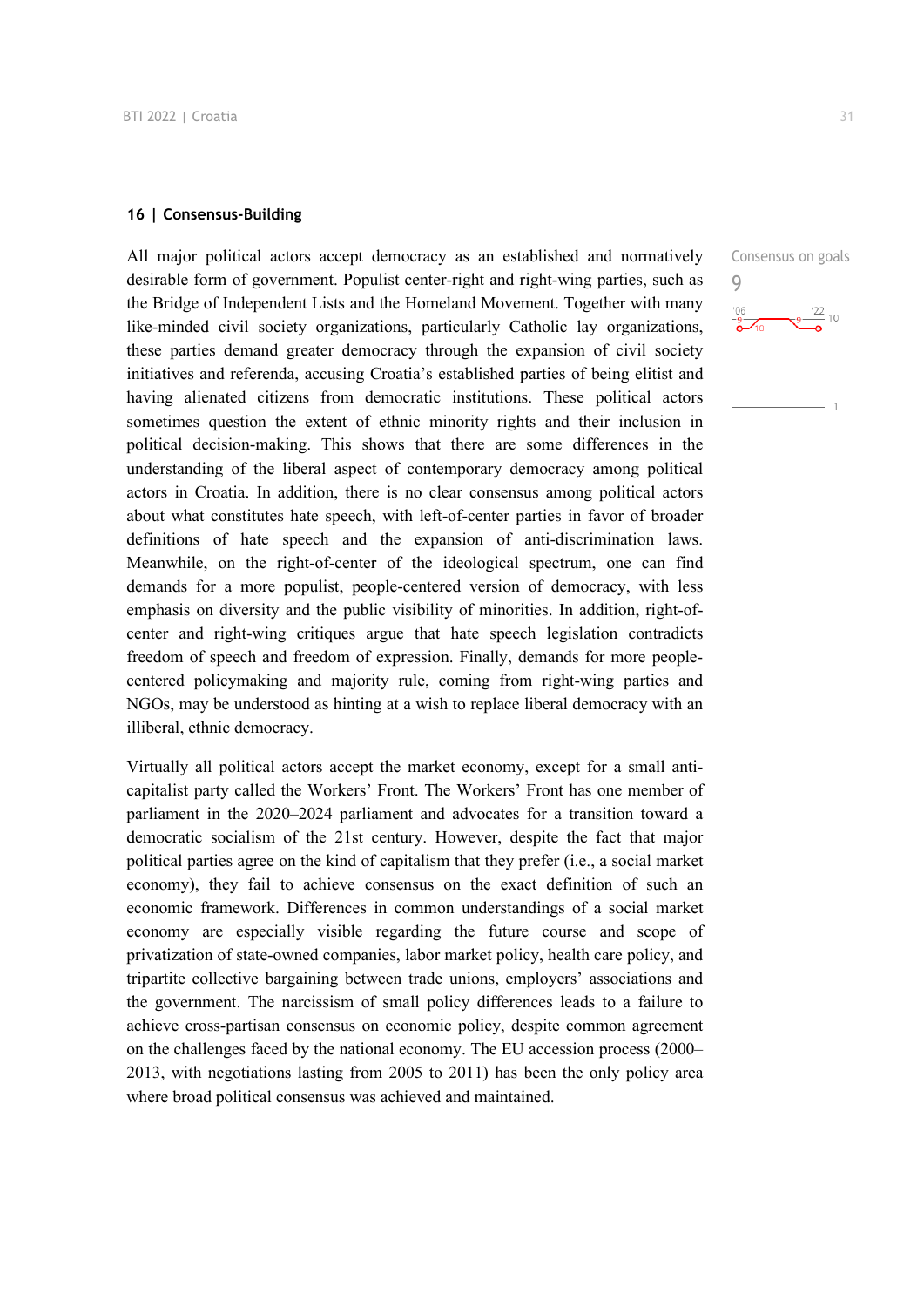Small, yet sometimes vocal anti-democratic fringe groups in Croatia do not advocate for the abolition of the democratic constitutional order. However, they do promote values and symbols that are antithetical to the country's democratic constitution and have a negative impact on the quality of democracy. These groups pertain to nationalist NGOs and some war veterans' organizations that object to the prosecution of Croatian war veterans for war crimes and the participation of ethnic Serb politicians in the executive branch of government. These organizations also promote an ambiguous relationship toward the public display of symbols associated with the Ustaša fascist collaborationist regime during World War II and call for witch hunts against anyone accused of being sympathetic to the legacy of communist Yugoslavia. These groups find some support among several right-wing members of parliament as well as some journalists and members of the Catholic clergy yet cannot act as veto players or directly influence the government. However, the main center-right party (HDZ), which has been in power since 2016, sometimes turns a blind eye to the inflammatory language used by these groups in order to avoid alienating voters that might agree with the ideas and values displayed by such groups. Yet, the 2020 parliamentary election showcased the ability of Plenković and the HDZ leadership to control and marginalize far-right actors in the party, and inside and outside of parliament.

There are no serious societal conflicts regarding the basic tenets of democracy and a market economy. Yet, since Croatia's accession to the European Union in 2013, the country has seen a rise in populist civil society groups and political parties that demand referenda on a range of issues, including complex policy issues such as the electoral system as well as measures to curb minority rights.

The main cleavages in the society and the party system are not based on economic issues or the form of government, but rather on cultural issues. Only a few smaller liberal centrist parties and internet media advocate a transition to a more marketoriented economy in contrast to the current market economy, which is characterized by a large public sector, the state as a major employer and numerous partially stateowned enterprises. The cultural dimension of the cleavage pertains to several elements. The first includes the role of the Catholic Church in society, and its influence on public institutions and the national identity. The second refers to the way citizens remember and evaluate the quality of democracy in the 1990s and the legacy of the 1991–1995 War of Independence. The third element comprises competing narratives about the nature of the Yugoslav communist regime and evaluations of Croatia during World War II (e.g., the crimes against civilians committed during and immediately after the war). Finally, the fourth element refers to competing views about the role and public visibility of ethnic minorities, minority languages and cultural identity markers.

The current center-right government tries to balance different identity claims. On the one hand, the main ethnic Serb party is part of the government. On the other hand, the official remembrance culture of the Croatian War of Independence strives Anti-democratic actors 9  $10$ 

Cleavage / conflict management 8 $\frac{22}{10}$  $'06$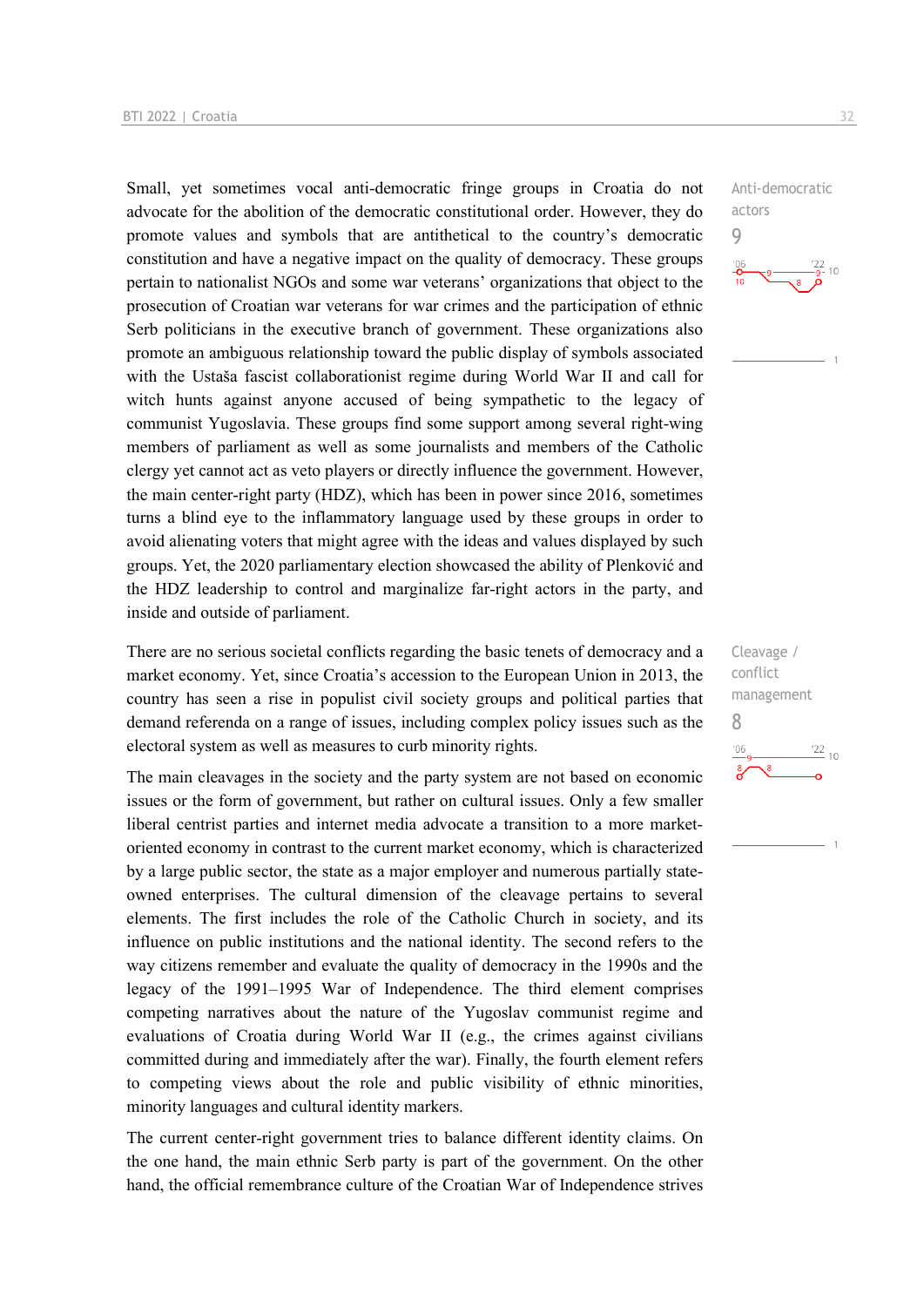to appease more nationalistic HDZ voters and especially war veterans' organizations. Furthermore, the government is keen to seek public support from the Catholic Church and emphasize its Christian democratic outlook yet does not want to give in to demands to restrict abortions and seeks to maintain a centrist approach to social issues.

Civil society in Croatia is well developed, yet it shows some structural weaknesses. A general lack of interpersonal trust discourages wider participation in civil society groups. The financing of civil society organizations is heavily dependent on national and local government sources as well as projects financed by the European Union and foreign embassies, while citizen contributions and private charities play a minor role. The use of material resources by civil society organizations lacks transparency, which creates a fertile ground for corruption and conflicts of interest. Despite their widespread presence in society, civil society organizations still suffer from a lack of professionalism, and high levels of informality and clientelism.

There is a lack of cooperation between civil society organizations, while their impact on public policy formulation and implementation is suboptimal. However, with the adoption of the Code of Practice on Consultations with the Interested Public in Procedures of Adopting Laws, Other Regulations and Acts in 2009 (which represents a policy innovation through the influence of EU accession), there has been an increase in the participation of civil society organizations in the policymaking process. Nevertheless, the executive is often only responsive to the proposals and suggestions presented by civil society organizations that resonate with the voter base of the prime minister's party or are able to organize protests or collect signatures for referendum proposals.

Civil society in Croatia reflects the cleavages present in the society at large. For example, NGOs that advocate for human and minority rights are close to center-left parties, while war veterans' associations and family-oriented Catholic lay organizations are close to center-right parties. In addition, there is a revolving door between participation in civil society organizations and standing for election on behalf of a political party, with activists becoming politicians and vice versa.

During the pandemic and especially in the wake of the 2020 earthquakes, civil society organizations demonstrated an ability to organize, pool resources and raise funds for relief, yet were not adequately involved in decision-making processes by the government.

Civil society participation 7 $\frac{22}{10}$  $'06$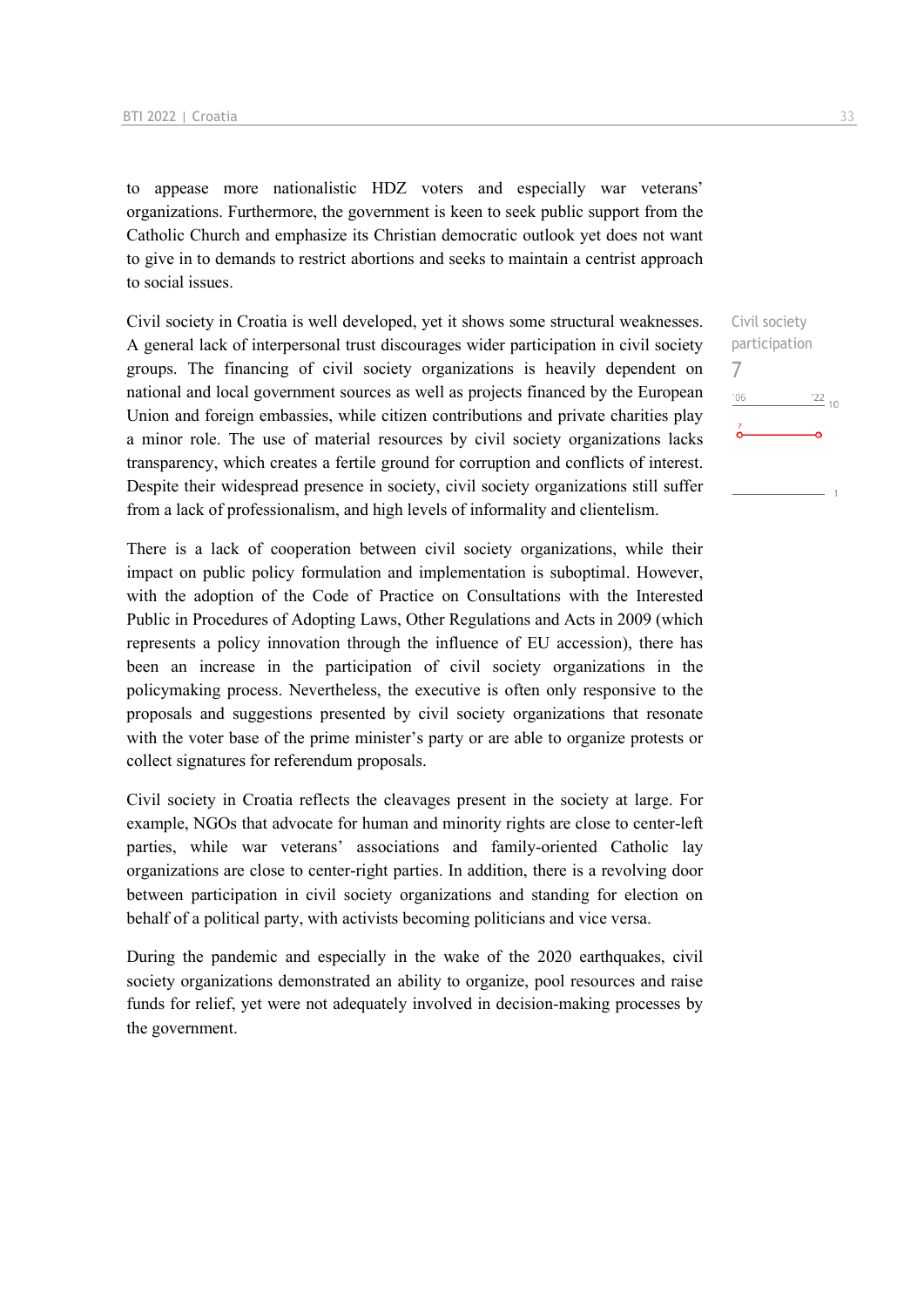Reconciliation in Croatia involves two distinct periods. The earlier period pertains to World War II and the communist era, while the more recent period refers to the Croatian War of Independence in the 1990s.

Regarding World War II and the communist era, government policy is ambiguous. Political and civil society actors as well as the media often engage in prolonged memory wars. On the one hand, these disagreements concern the scope and nature of crimes committed by the Ustaša fascist collaborationist regime during World War II. On the other hand, these disagreements concern the scope and nature of crimes committed by the anti-fascist communist-led partisans during and immediately after the war as well as the scope and nature of crimes and human rights violations perpetrated under the communist regime.

Members of different political parties often fail to engage in common commemoration practices or seem to condemn just the crimes committed by one side, while glancing over the responsibility for atrocities by the other. Although anti-fascist resistance to the Ustaša regime is enshrined in the constitution, the vandalism and removal of partisan monuments is widespread. Meanwhile, Ustašarelated symbols, which were partially used by fringe groups during the 1991–1995 war, are treated with ambiguity. Various history textbooks referenced in public schools reflect deep disagreements among historians and public educators about the right way to deal with Croatia's troublesome undemocratic past. Disagreements over Croatia's historic legacy often serve in daily politics as a means of steering public attention away from contemporary policy issues.

The Croatian War of Independence plays a central role in political culture and civic religion and serves as a source of political legitimization for political and social elites. War veterans' organizations often publicly accuse individuals and groups that present a critical or more nuanced narrative about some aspects of the war of being national traitors and a security threat. Before the 2020 election, the use of anti-Serb rhetoric in public by right-wing opposition parties and veteran NGOs increased. However, after the election, the Plenković government, which includes a deputy prime minister from the main ethnic Serb party, SDSS, embarked on a new policy of reconciliation, which includes joint commemorations of civilian war victims from both sides. A series of highly symbolic gestures has paved a new path, which might ultimately lead to greater reconciliation between the ethnic Croat majority and the ethnic Serb minority. Nevertheless, the issue of unresolved cases against former rebel Serbs in absentia for war crimes as well as the question of missing persons, cultural artifacts and archival data taken to Serbia during the war remain obstacles to the full resolution of historic grievances.

Reconciliation 8 $\frac{22}{10}$  $'06$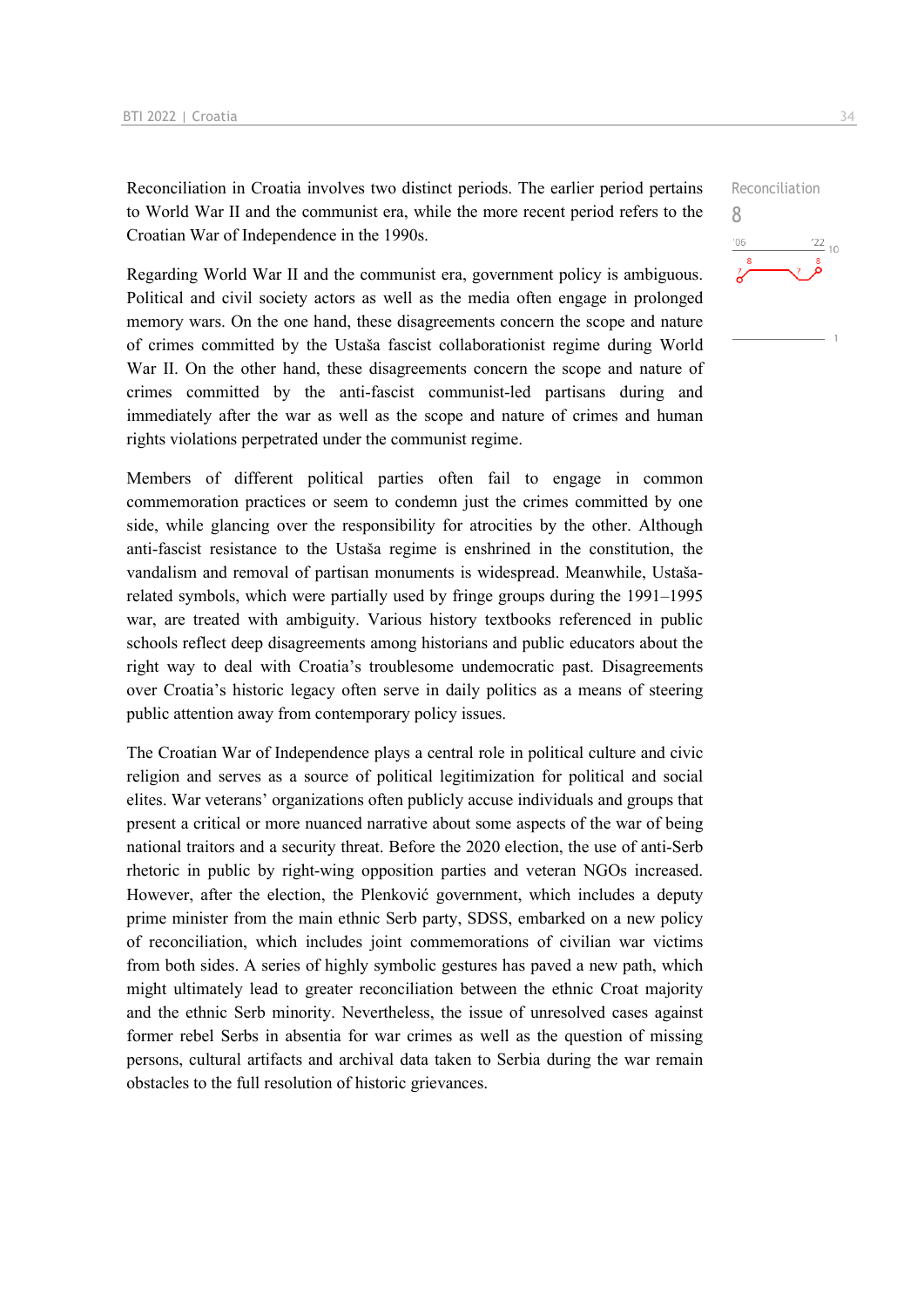#### **17 | International Cooperation**

EU institutions, especially the European Commission, remain the most important international actors in Croatia, providing policy and financial assistance. However, despite repeated recommendations in European Commission reports, there is a slowness on the part of the Croatian government to fully align its policies with EU policies and implement reform proposals and action plans. In addition, the country has received technical and financial help through World Bank programs, with mixed results regarding policy innovation and the implementation of recommendations.

The political leadership claims both through statements and documents that it fully complies with international standards and follows best practices suggested by the European Commission, although it fails to turn these into action. Watchdog and advocacy NGOs, which specialize in good governance and best practices for public administration, often pressure the government into accelerating reforms and adapting agreed-upon European standards. But results have so far been only partial.

The country has participated in a common European effort to finance and acquire vaccinations in the wake of the COVID-19 pandemic. It has also readily accepted aid and assistance in the aftermath of the 2020 devastating earthquakes and made appeals through members of the European Parliament for additional funds that are needed for reconstruction and relief.

The government is largely seen as a credible international partner, and party to international treaties and conventions. However, there has been an increase in the number of citizens suing the state at the European Court of Human Rights for violations of their rights, which have resulted in the Croatian government paying compensation to citizens.

The government conforms to common EU regulations and policies regarding undocumented border-crossings. However, with the increase in migrants crossing the so-called Balkan Route since 2015, there has been an increase in the number of reports by national and international human rights NGOs involving abuses. These reports include claims that police officers and border control officials mistreated migrants, failed to allow migrants to apply for asylum and violently pushed migrants back. The government has consistently denied any such accusations. Meanwhile, local media in the regions most affected by illegal border crossings present a mixed picture. Local media reports include police violence, violence among groups of migrants and acts of vandalism toward the property of local communities.





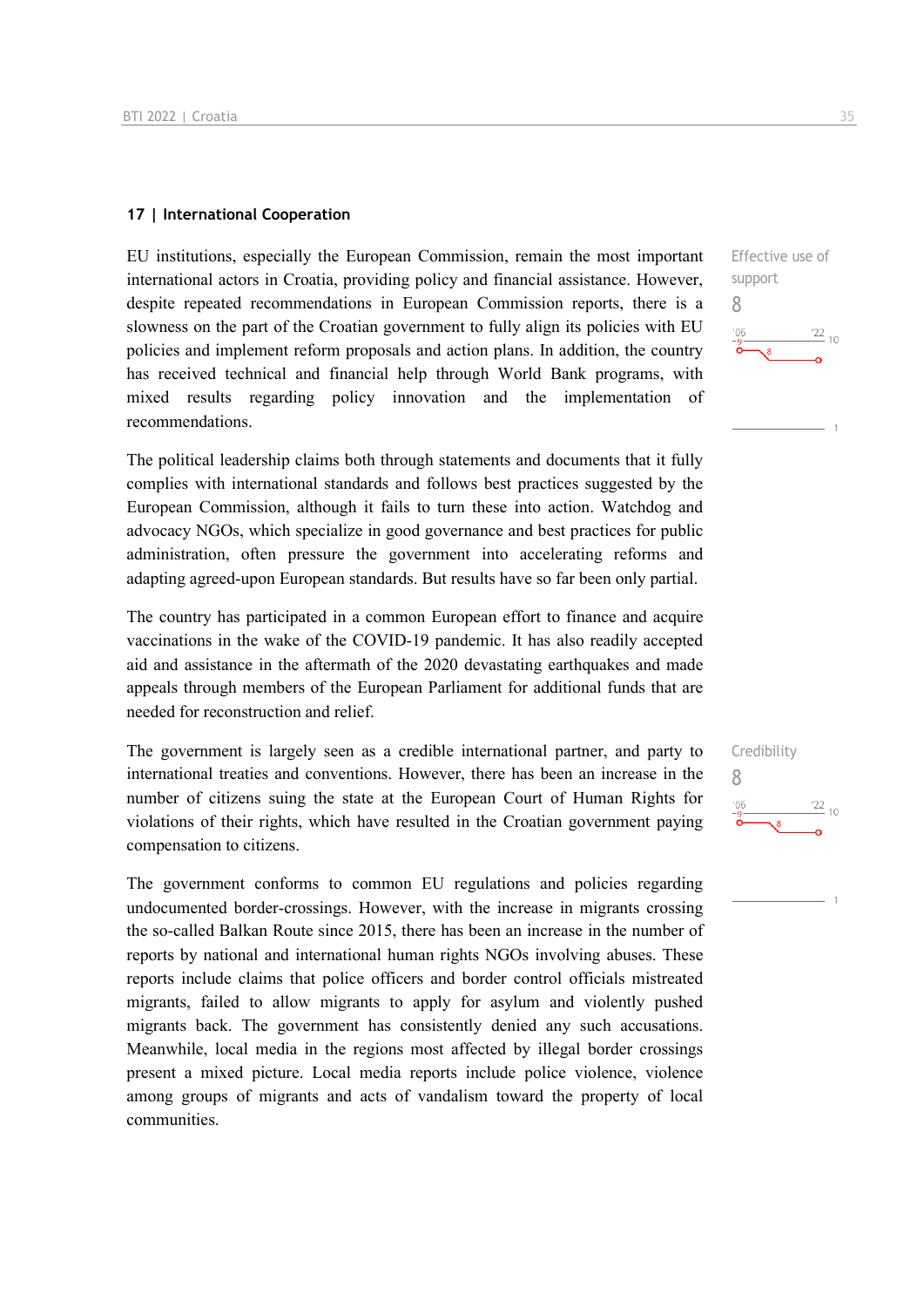The government is actively committed to bilateral and multilateral political, legal and economic cooperation in South Eastern Europe (SEE), Central and Eastern Europe (CEE), and the Mediterranean regions. This involves high-profile meetings and summits of state presidents and prime ministers as well as the development of common projects and initiatives.

However, there remains a range of unresolved bilateral issues with most neighboring countries. Despite generally good bilateral relations between Croatia and Slovenia, the pending resolution of the border dispute remains an obstacle to full mutual political understanding and cooperation. Croatia does not recognize and does not wish to implement the verdict of a 2017 international arbitration tribunal, since the Croatian government deems the Slovenian side responsible for contaminating the process in 2015 by breaching an agreement and attempting to influence the judges. Different interpretations regarding the implementation of the verdict on the border dispute create daily problems for Croatian fishing boats in the northern Adriatic, as Slovenian coastal patrols issue them with fines for trespassing in Slovenian waters.

Relations with Bosnia and Herzegovina are especially complicated as the Croatian government accuses Bosniak politicians in Bosnia and Herzegovina of institutional obstruction and undermining the constitutional equality of Bosnia and Herzegovina's three ethnic groups (Bosniaks, Serbs and Croats). Meanwhile, Bosniak politicians accuse the Croatian government of providing political and financial support to Croat politicians in Bosnia and Herzegovina, which they argue undermines the sovereignty of Bosnia and Herzegovina. This bilateral issue is closely linked with the internal Bosnian-Herzegovinian constitutional and political crisis regarding opposing ideas about the future of the Bosnia and Herzegovina state: Bosniaks want a unitary state; Serbs vouch for a loose confederation or the secession of the Republic of Srpska, a federal entity within the country; while Croats desire further federalization, which would create a separate Croat federal entity.

Relations with Serbia are burdened by opposing historical narratives and cultures of remembrance as well as unresolved bilateral issues pertaining to the 1991–1995 war. On the one hand, Croatia demands that Serbia actively cooperate regarding information about missing Croatian civilians and soldiers, and the return of cultural artifacts and archival documentation taken during the war, with opposition rightwing parties also demanding war reparations from Serbia. On the other hand, the Serbian government does not want to recognize Serbia's role in the war in Croatia. Instead, the Serbian government emphasizes public displays of Ustaša-related symbolism in Croatia and criticizes the Croatian government for holding public celebrations in memory of the 1995 military operation Storm. Storm ended the occupation and war in Croatia, but also led to the mass exodus of some 200,000 ethnic Serbs who lived in rebel areas, many of whom have never returned to Croatia, despite subsequent efforts by both the Croatian government and international organizations such as the OSCE.

Regional cooperation

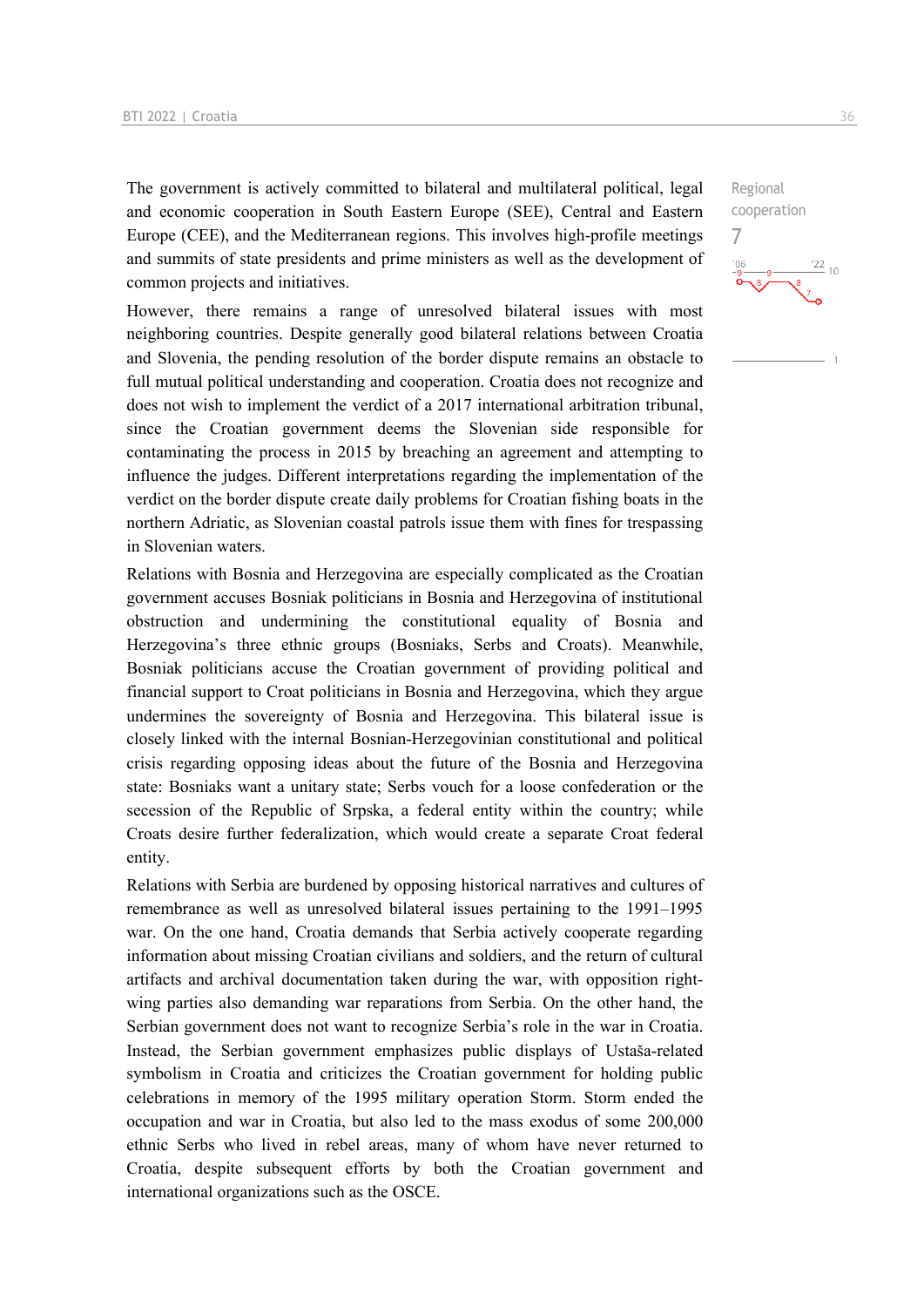During the first six months of 2020, Croatia held the Presidency of the Council of the European Union. Although the full impact and visibility of the presidency were overshadowed by the pandemic, and lots of official activities and meetings were hosted online, the presidency marked a breakthrough for Croatia's efforts to be a leader of political and economic transformation in southeastern Europe. The government placed further EU enlargement in the Western Balkans at the top of its presidential agenda. During the presidency, in March, Albania and North Macedonia were approved as official candidates for EU membership, despite widespread enlargement fatigue and the open skepticism expressed by some larger EU member states, such as France.